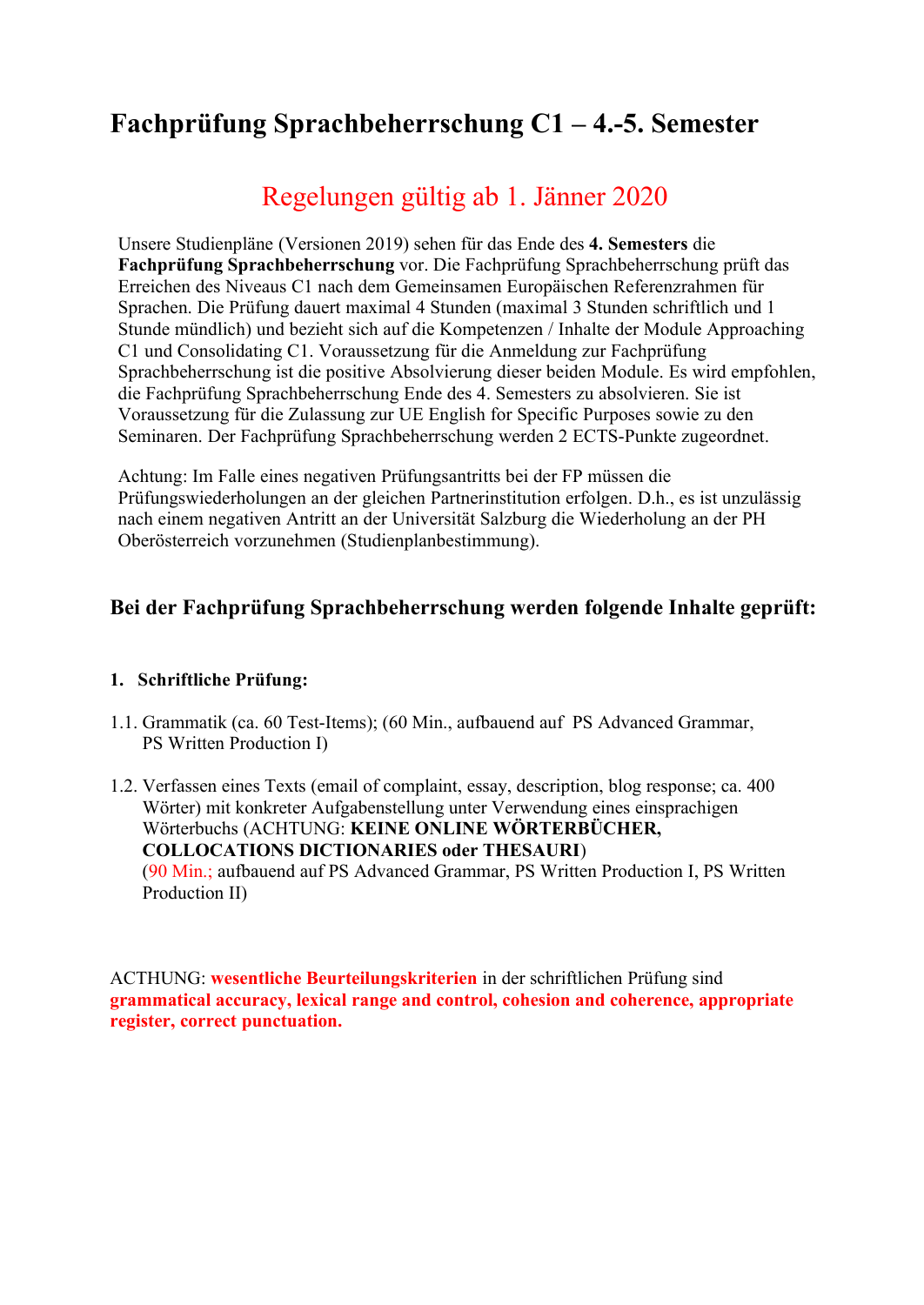## **Grammatikalische Kategorien, die in der schriftlichen Prüfung beherrscht werden müssen, sind:**

- 1. All tenses (differences between state and event verbs; simple vs. progressive aspect; perfect aspect)
- 2. Future forms (and the differences in meaning)
- 3. Reported speech (+ alternative patterns using *ing*-form/infinitive)
- 4. Conditionals
- 5. Subjunctive and unreal past; (+ *I wish, If only*…)
- 6. Modal verbs
- 7. Passive voice; causative *have*
- 8. Emphatic structures: fronting, inversion, cleft-sentences (*What*…/*It*…)
- 9. Relative/adjective clauses
- 10. Noun clauses
- 11. Participle phrases / clauses
- 12. Verb patterns: *ing*-form vs. infinitive
- 13. Definite and indefinite articles
- 14. Countable and uncountable nouns + quantifiers (*some* vs. *few, many* vs. *much* etc.)
- 15. Correct pronoun usage
- 16. Adjective and adverbs (comparison; gradable vs. ungradable adj; adverb position)
- 17. Concord: subject-verb agreement; correct pronoun reference
- 18. Dependent prepositions
- 19. Correct use of coordinators, subordinators and conjunctive adverbs with respective PUNCTUATION RULES in simple, compound and complex sentences
- 20. Correct PUNCTUATION in noun clauses (in particular in direct and indirect/reported speech, cleft sentences)
- 21. Correct PUNCTUATION in adjective clauses (restrictive and non-restrictive adjective clauses)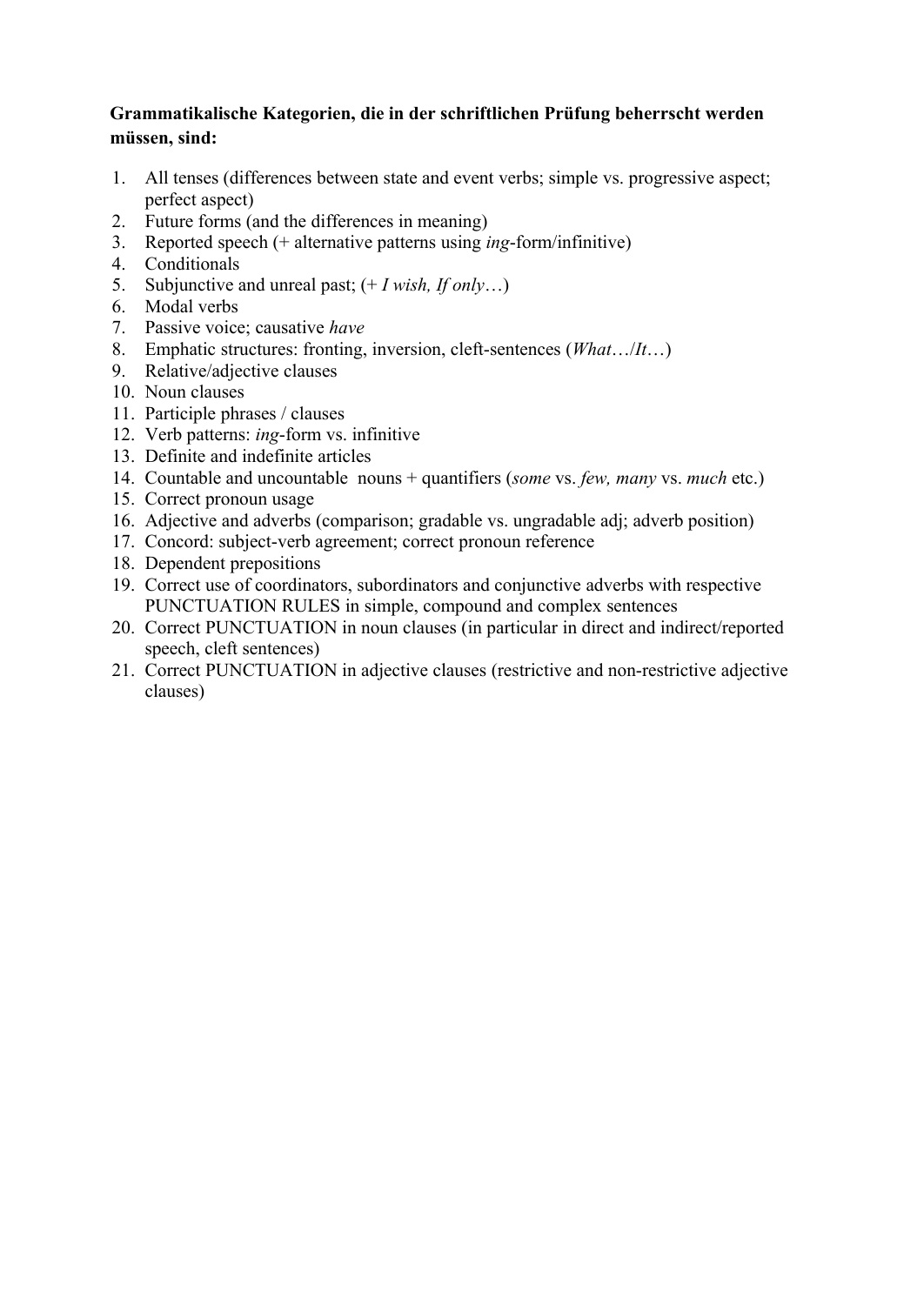### **Wesentliche Beurteilungskategorien für den Aufsatz sind:**

### **A) CORRECTNESS**

### **Lexical and grammatical accuracy**

Correct use of tenses, verb forms, articles, adjectives and adverbs Correct spelling and punctuation Adequate choice of words and phrases

### **B) COHERENCE**

### **Text structure and logical organization**

Genre-specific structure/organization of email of complaint / blog / review/ opinion article etc.

**Paragraph Unity** (where appropriate) Topic Sentence with TOPIC + Controlling Idea Supporting sentences (Primary & Secondary Supports) Concluding sentence – Restatement or Summary

### **Cohesion**

Repetition of key nouns, Substitution: consistent pronoun use, appropriate use of synonyms, antonyms, hyponyms Linkers: conjunctive adverbs, coordinators, subordinators Ellipsis & parallel structures

### **Variety of sentence types and patterns**

## **C) PROFICIENCY/STYLE**

Appropriate register & style Complexity of structures and word choice Idiomaticity & naturalness Correct/typical collocations Englishness

### **D) TASK ACHIEVEMENT**

Genre-specific characteristics/conventions Text type requirements Salient points in prompt addressed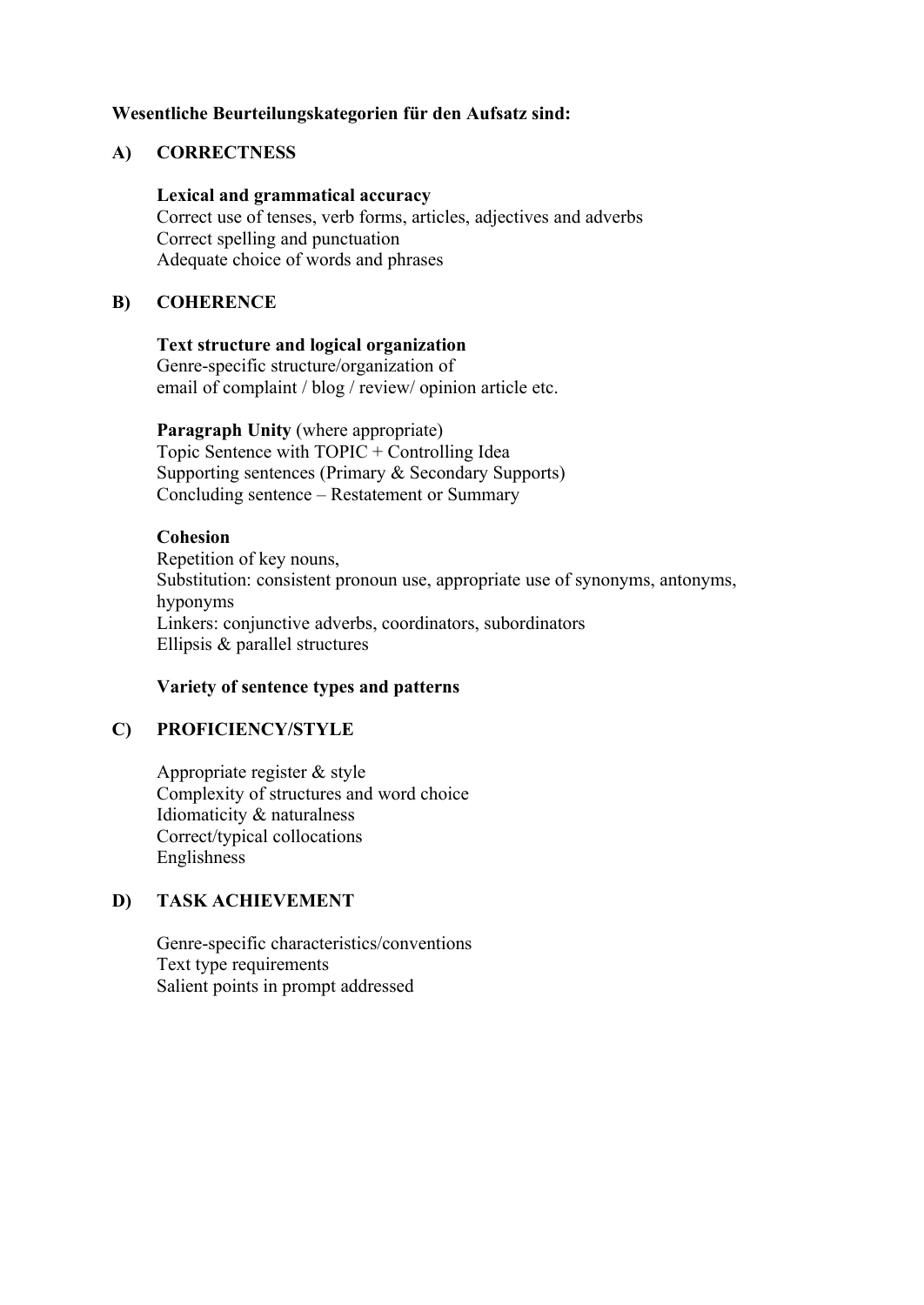## **2. Mündliche Prüfung:**

2.1. Präsentation: Spot presentation an Hand eines Prompts zu einem allgemeinen Thema (15 Min. Vorbereitungszeit unter Verwendung eines einsprachigen Wörterbuchs + 5 Min. Präsentation; aufbauend auf UE Spoken Academic Production)

ACTHUNG: die **wesentlichen Beurteilungskriterien** in der mündlichen Prüfung sind **pronunciation and intonation, lexical range and control, grammatical accuracy**. Jeder dieser Bereiche muss zumindest auf einem Niveau von C1 nachgewiesen werden, um die Prüfung positiv zu absolvieren.

## **Derzeit werden folgende Prompts für die mündliche Prüfung verwendet:**

- 1. A politician has to be dishonest!
- 2. Advantages and disadvantages of a professional army.
- 3. Alcohol is far too cheap!
- 4. All cities should be car free.
- 5. Are social media really social?
- 6. University entrance exams, yes or no?
- 7. Being famous has more disadvantages than advantages.
- 8. Books are a dying species.
- 9. Can an individual really protect the environment?
- 10. Is censorship ever necessary?
- 11. Children would be a lot smarter if they did more sports.
- 12. Have you ever had a teacher who inspired you?
- 13. Do the media have too much influence on our lives?
- 14. Does technology play too big a part in our lives?
- 15. E-books are not the real thing, are they?
- 16. Everyone should ride a bike if they live in a city.
- 17. Film and sports stars are overpaid.
- 18. Genetic engineering would help in many areas food, health, etc.
- 19. Government should tax unhealthy food!
- 20. Health is more important than success.
- 21. High taxes and ample social benefits or low taxes with fewer social benefits. Which is better?
- 22. How can one have job satisfaction?
- 23. How can people be motivated at work?
- 24. How can people be persuaded to use more public transport?
- 25. How has life changed since your grandparents' time?
- 26. How should we address climate change?
- 27. If you could time travel, where would you go and why?
- 28. Immigrants make an important contribution to the diversity of our society.
- 29. Managers' salaries should be capped at a strict limit.
- 30. Many teachers deserve their bad reputations.
- 31. Obesity is a problem that government, as well as the individual, should address.
- 32. Population growth is the greatest threat to Earth.
- 33. Should governments favour renewable energy over nuclear energy?
- 34. The perfect house?
- 35. Should military / social service be made compulsory for female Austrians?
- 36. What do you think of the smoking ban?
- 37. Should studying a year abroad be made compulsory for language teachers?
- 38. Should the right to vote be dependent on a certain level of education?
- 39. Should there be no speed limits on Austrian motorways?
- 40. Should university students have to pay tuition fees?
- 41. Should violent computer games be illegal?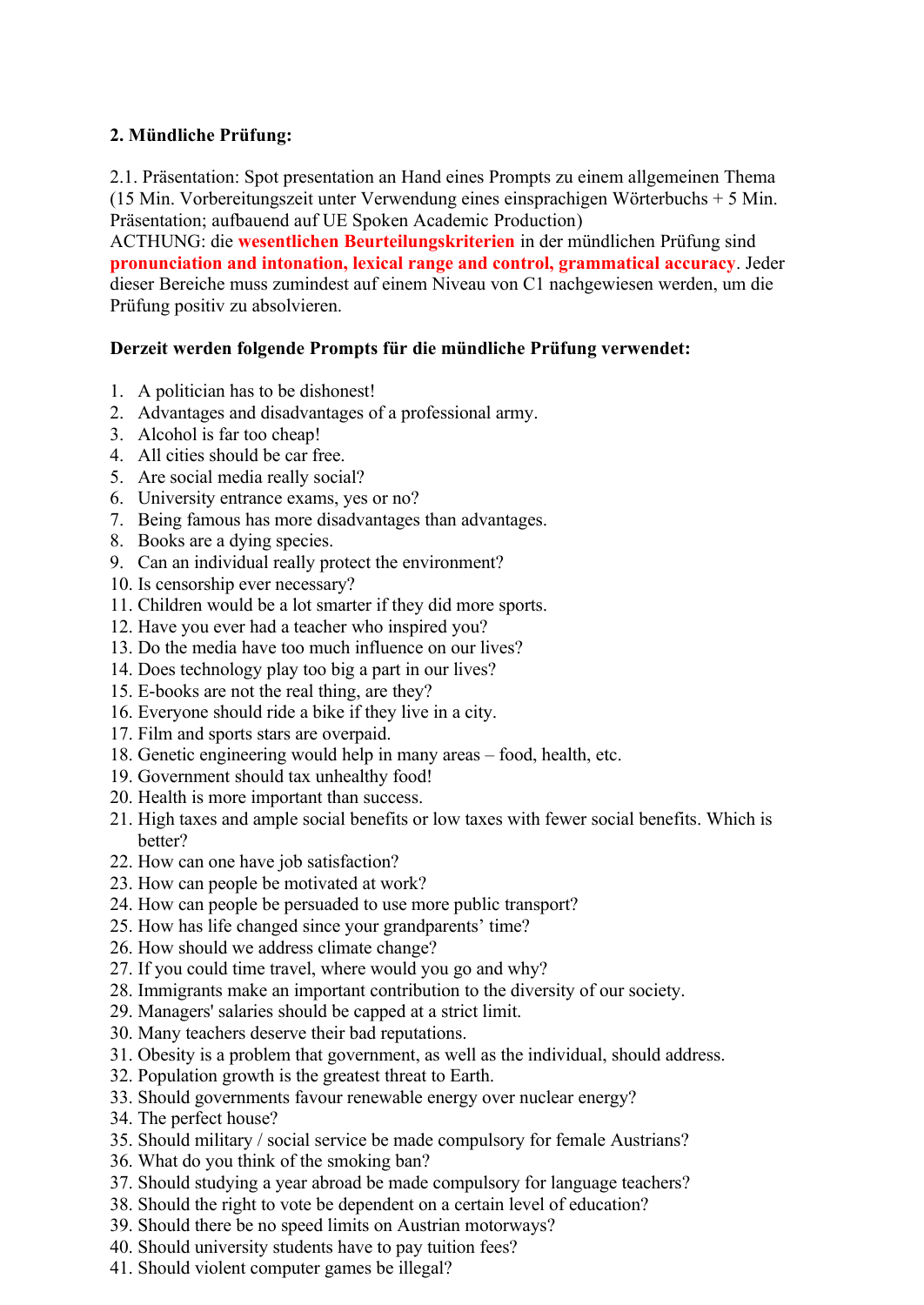- 42. Stress can be positive.
- 43. Students in Austrian secondary schools should have classes until the late afternoon (fullday school).
- 44. Students should pay university tuition.
- 45. Teachers should be forced to spend more time in class.
- 46. Teachers should be paid performance related pay.
- 47. The Austrian education system is in serious need of reform
- 48. The car is the world's greatest invention.
- 49. The internet is democratic; the internet tells the truth.
- 50. The perfect job?
- 51. The perfect partner?
- 52. Tourism in Austria blessing or curse?
- 53. We should boycott clothing companies that sell cheap clothing at the expense of human rights.
- 54. What is the best invention of the 20th century?
- 55. How would you assess Austria's schools?
- 56. How would you assess Austria's universities?
- 57. What makes a city/town worth living in?
- 58. What makes a good teacher?
- 59. Will newspapers still exist in twenty years?
- 60. Winning the lottery would be better than being famous.
- 61. You can only get good education if you pay for it.
- 62. You can only learn a language by going abroad.

# **Beurteilung:**

1. Alle drei Prüfungsteile (presentation, grammar, writing) müssen positiv absolviert werden. Im Falle eines Nicht genügends in einem Teil müssen alle Teile erneut absolviert werden (gesetzliche Bestimmung). Bei positiver Beurteilung aller drei Teile ergibt sich die Gesamtnote aus dem Notendurchschnitt der drei Teilprüfungen.

2. Detaillierte Beurteilungsraster zur Bewertung der schriftlichen und mündlichen Leistung finden Sie auf den folgenden Seiten.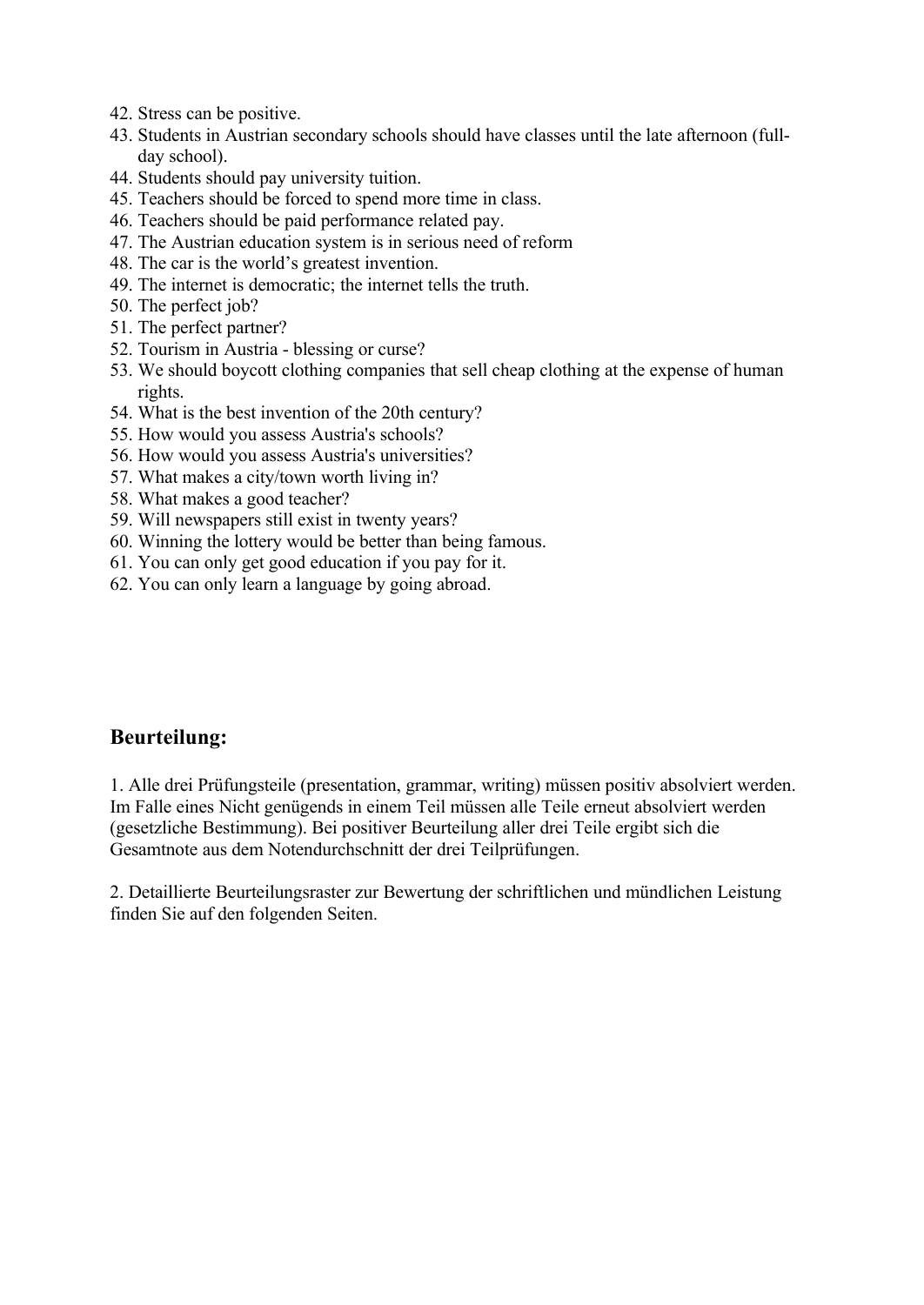# **Beurteilungsraster WRITING:**

# **The writing part will be graded in the following four dimensions. Descriptors in bold red print are pass-criteria that absolutely have to be met.**

| <b>CEFR</b>           | Sehr gut                                                                                                                                                                                                                                                                                                                                                                                                                                                                                   | Mittelwert (2-3)                                                                                                                                                                                                                                                                                                                                                                                                                                                                                                                   | Genügend = schwaches C1                                                                                                                                                                                                                                                                                                                                                                                                                                                                                                     |
|-----------------------|--------------------------------------------------------------------------------------------------------------------------------------------------------------------------------------------------------------------------------------------------------------------------------------------------------------------------------------------------------------------------------------------------------------------------------------------------------------------------------------------|------------------------------------------------------------------------------------------------------------------------------------------------------------------------------------------------------------------------------------------------------------------------------------------------------------------------------------------------------------------------------------------------------------------------------------------------------------------------------------------------------------------------------------|-----------------------------------------------------------------------------------------------------------------------------------------------------------------------------------------------------------------------------------------------------------------------------------------------------------------------------------------------------------------------------------------------------------------------------------------------------------------------------------------------------------------------------|
| Vocabulary<br>range   | - has a good command of a very broad lexical<br>repertoire including idiomatic expressions and<br>colloquialisms and appropriate terminology;                                                                                                                                                                                                                                                                                                                                              | - has a good command of a broad lexical<br>repertoire including idiomatic expressions and<br>colloquialisms                                                                                                                                                                                                                                                                                                                                                                                                                        | - has a good command of a broad lexical<br>repertoire allowing gaps to be readily<br>overcome with circumlocutions; only few<br>avoidance strategies                                                                                                                                                                                                                                                                                                                                                                        |
| land                  | - shows adequate awareness of connotative levels<br>of meaning                                                                                                                                                                                                                                                                                                                                                                                                                             | - shows awareness of connotative levels of<br>meaning                                                                                                                                                                                                                                                                                                                                                                                                                                                                              | - limited use of idiomatic expressions and<br>colloquialisms                                                                                                                                                                                                                                                                                                                                                                                                                                                                |
| vocabulary<br>control | applies correct genre and register conventions<br>consistently correct and appropriate use of<br>vocabulary                                                                                                                                                                                                                                                                                                                                                                                | applies correct genre and register conventions<br>- mostly correct and appropriate use of<br>vocabulary                                                                                                                                                                                                                                                                                                                                                                                                                            | - occasional minor slips in register,<br>connotation, vocabulary and<br>orthographical control, without putting<br>strain on the reader                                                                                                                                                                                                                                                                                                                                                                                     |
| Grammar               | consistently maintains a high degree of<br>grammatical accuracy, where errors are rare and<br>insignificant<br>- no significant errors of agreement, tense, number,<br>word order (including marked word order like cleft<br>sentences, inversion, extraposition, existential<br>there), articles, expressions of modality, negation,<br>relative clauses, adjectives / adverbs, conditional<br>structures, conjunctions, comparative constructions,<br>pronoun reference within sentences | consistently maintains a high degree of<br>grammatical accuracy, where errors are rare and<br>insignificant<br>- hardly any errors of agreement, tense, number,<br>word order (including marked word order like cleft participial clauses, absolute sentences,<br>sentences, inversion, extraposition, existential<br>there), articles, expressions of modality, negation,<br>relative clauses, adjectives / adverbs, conditional<br>structures, conjunctions, comparative<br>constructions, pronoun reference within<br>sentences | - maintains a high degree of grammatical<br>range and accuracy although occasional<br>non-systematic errors may occur.<br>can use a limited range of complex<br>constructions correctly (e.g., sentence<br>types deviating from SVO pattern,<br>inversion, fronting, cleft sentences,<br>appositives, etc.)<br>grammatical inaccuracy in the text does<br>not impede overall understanding.<br>Occasional errors of agreement, tense,<br>number, word order, articles, expressions<br>of modality, negation, etc. may occur |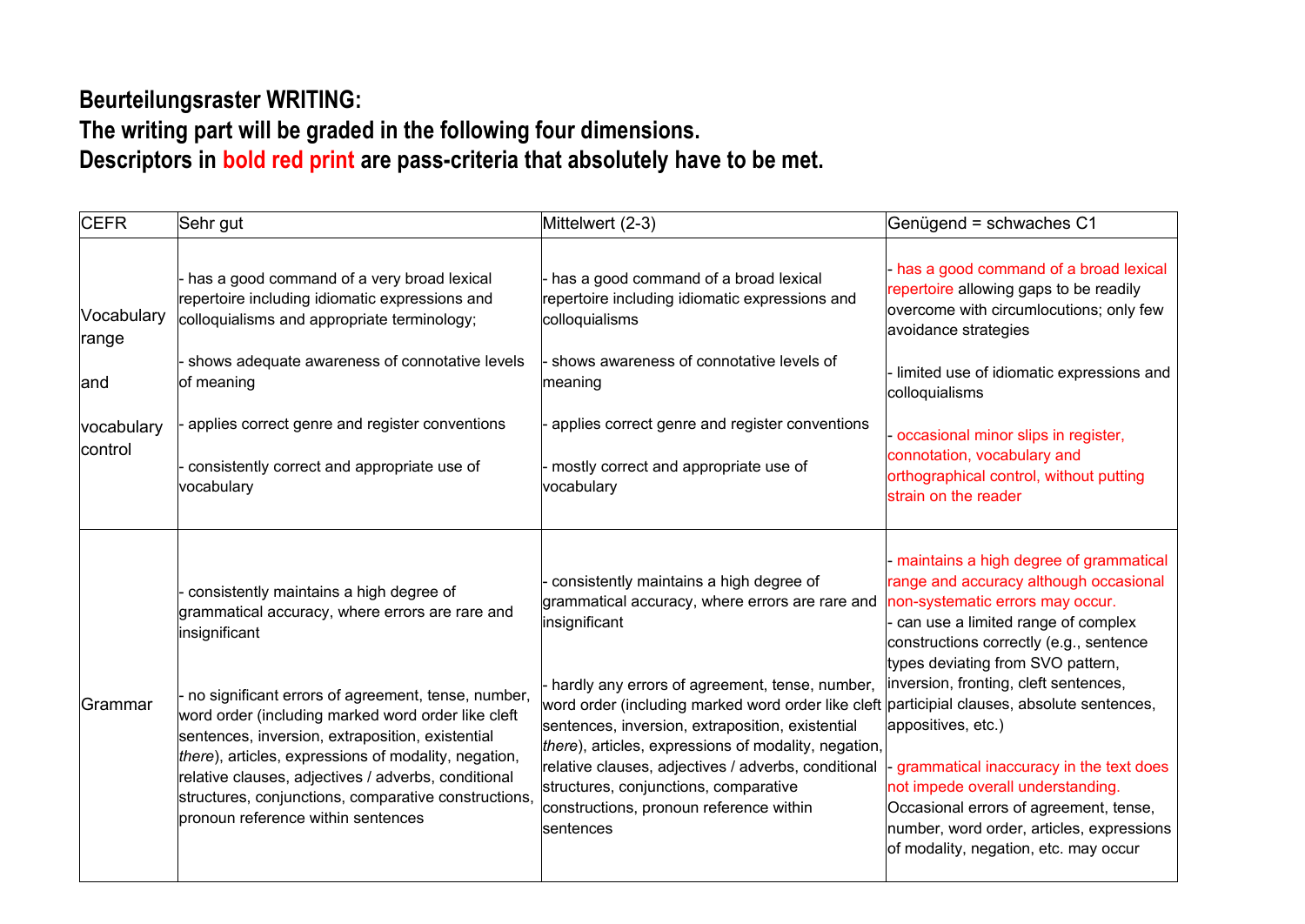| Textual<br>competence | can write clear, well-crafted, smoothly flowing,<br>complex texts in an appropriate and effective style<br>with a logical structure which helps the reader to<br>find significant points<br>produces reader-friendly texts showing controlled<br>use of organizational patterns (e.g. paragraphing,<br>$ {\rm signposing}$ ); consistently produces paragraphs with $ {\rm original\,}$ patterns, connectors and cohesive<br>logical relations between sentences leading to<br>coherent and cohesive texts<br>-develops ideas clearly, making use of a variety of<br>lexis, connectors, discourse markers and<br>appropriate information structure | can produce clear, smoothly flowing, well-<br>structured texts, showing controlled use of<br>devices | can write clear, well-structured texts on<br>complex subjects, underlining the relevant<br>salient issues and using a variety of<br>cohesive devices (e.g. repetition of key<br>nouns, substitution, pronouns, synonyms,<br>ellipsis, transition signals) efficiently to<br>mark the relationships between ideas.<br>- can write a clear and readable text<br>which puts little strain on the reader.<br>- can generally produce well-developed<br>paragraphs |
|-----------------------|----------------------------------------------------------------------------------------------------------------------------------------------------------------------------------------------------------------------------------------------------------------------------------------------------------------------------------------------------------------------------------------------------------------------------------------------------------------------------------------------------------------------------------------------------------------------------------------------------------------------------------------------------|------------------------------------------------------------------------------------------------------|---------------------------------------------------------------------------------------------------------------------------------------------------------------------------------------------------------------------------------------------------------------------------------------------------------------------------------------------------------------------------------------------------------------------------------------------------------------|
| Task<br>lachievement  | effective task achievement; all content points<br>addressed and most developed appropriately; text<br>type requirements largely met<br>all salient points in the prompt are addressed in a<br>genre-appropriate manner<br>- text shows the essential genre-specific<br>characteristics, although minor elements may<br>occasionally be missing                                                                                                                                                                                                                                                                                                     | satisfactory task achievement; most content<br>points addressed and developed                        | sufficient task achievement;<br>- most content points addressed and<br>clearly noticeable attempts at developing<br>them;<br>- the reader has no difficulty identifying<br>the text type although an essential<br>element may be missing                                                                                                                                                                                                                      |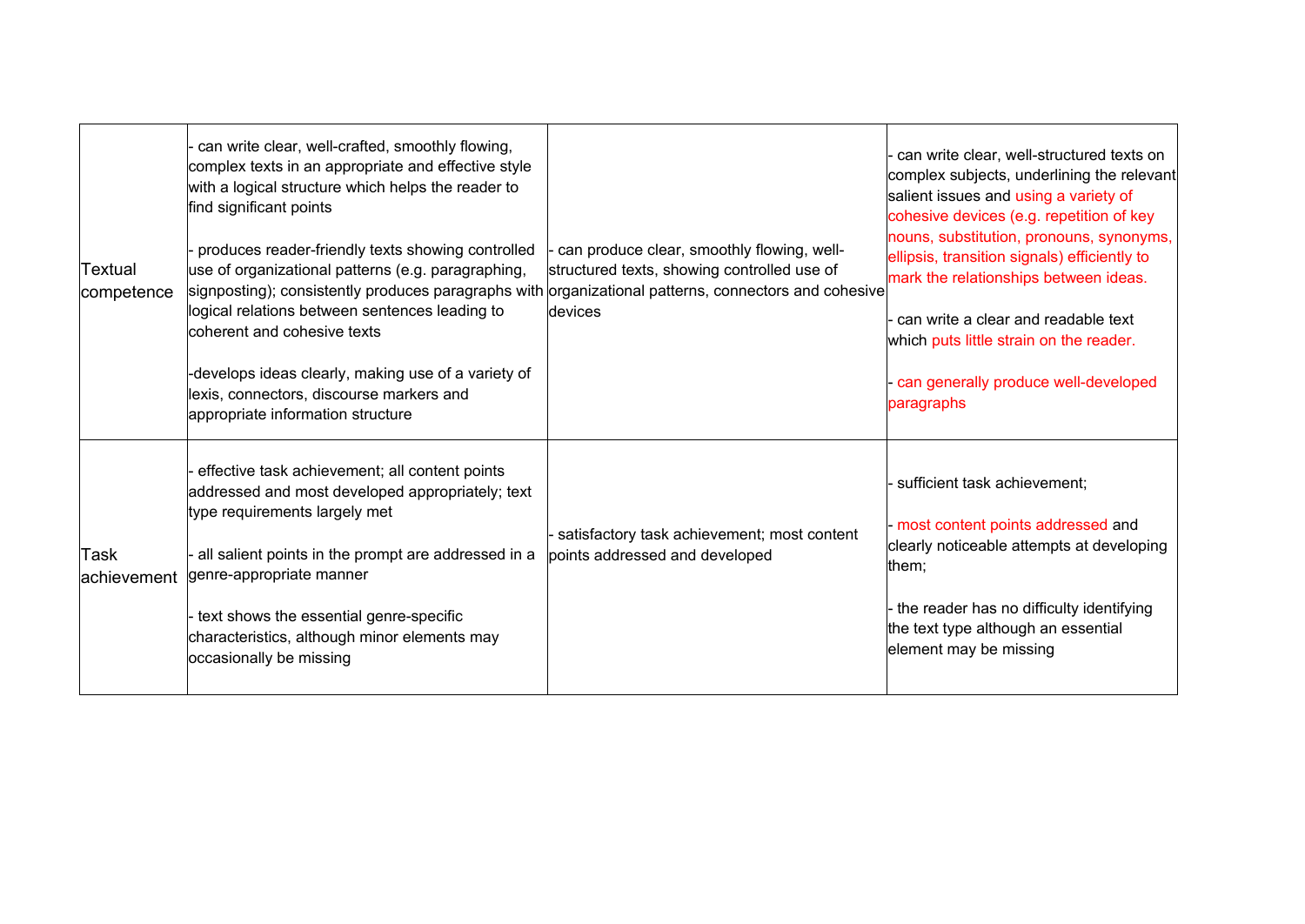# **Beurteilungsraster PRESENTATION: The presentation will be graded in the following four dimensions. Descriptors in bold red print are pass-criteria that absolutely have to be met.**

| <b>CEFR</b>                                         | Sehr gut                                                                                                                                                                                                                                                                                                                                                                                                                                                                                                                                   | Mittelwert (2-3)                                                                                                                                                                                                                                                                                                                                                                                         | Genügend = $C1$                                                                                                                                                                                                                                                                                                                                                                                                                                                                                                                                                              |
|-----------------------------------------------------|--------------------------------------------------------------------------------------------------------------------------------------------------------------------------------------------------------------------------------------------------------------------------------------------------------------------------------------------------------------------------------------------------------------------------------------------------------------------------------------------------------------------------------------------|----------------------------------------------------------------------------------------------------------------------------------------------------------------------------------------------------------------------------------------------------------------------------------------------------------------------------------------------------------------------------------------------------------|------------------------------------------------------------------------------------------------------------------------------------------------------------------------------------------------------------------------------------------------------------------------------------------------------------------------------------------------------------------------------------------------------------------------------------------------------------------------------------------------------------------------------------------------------------------------------|
| Lexico-<br>grammatical<br>resources<br>$\&$ fluency | - has a good command of a very broad range of<br>language to express him/herself clearly and<br>appropriately<br>· consistently maintains a high degree of lexical and $ ^{\text{say}}$<br>grammatical control, as appropriate for the genre,<br>where errors are rare and mostly insignificant<br>can express him/herself fluently and eloquently<br>(i.e. rarely pauses for reasons of grammar or word<br>choice, reducing pauses by using appropriate<br>fillers; reformulations occur mainly for reasons of<br>expressing ideas fully) | can select an appropriate formulation<br>from a broad range of language to<br>express him/herself clearly, without<br>having to restrict what he/she wants to<br>good command of idiomatic<br>expressions and colloquialisms<br>can express him/herself fluently and<br>spontaneously, almost effortlessly. Only<br>a conceptually difficult subject can<br>hinder a natural, smooth flow of<br>language | - has a reasonable command of a broad range<br>of language to express him/herself clearly and<br>appropriately with hardly any sign of having to<br>restrict what he/she wants to say.<br>generally maintains a high degree of lexical<br>and grammatical control, as appropriate for the<br>genre although occasional, non-systematic<br>errors may occur; repair strategies are used<br>where relevant<br>can express him/herself fluently but may<br>occasionally pause for reasons of grammar or<br>word choice; pauses and reformulations do not<br>strain the listener |
| Pronunciation &<br>vocal impact                     | consistently maintains a high degree of control of<br>the salient segmental and suprasegmental features<br>of a particular variety of English<br>- can vary intonation and place sentence stress<br>correctly and naturally in order to express finer<br>shades of meaning                                                                                                                                                                                                                                                                 | generally maintains a high degree of<br>control of the salient segmental and<br>suprasegmental features of a particular<br>variety of English<br>does not put any strain on the listener                                                                                                                                                                                                                 | - generally maintains control of the salient<br>segmental and suprasegmental features of a<br>particular variety of English, with hardly any<br>strain on the listener.                                                                                                                                                                                                                                                                                                                                                                                                      |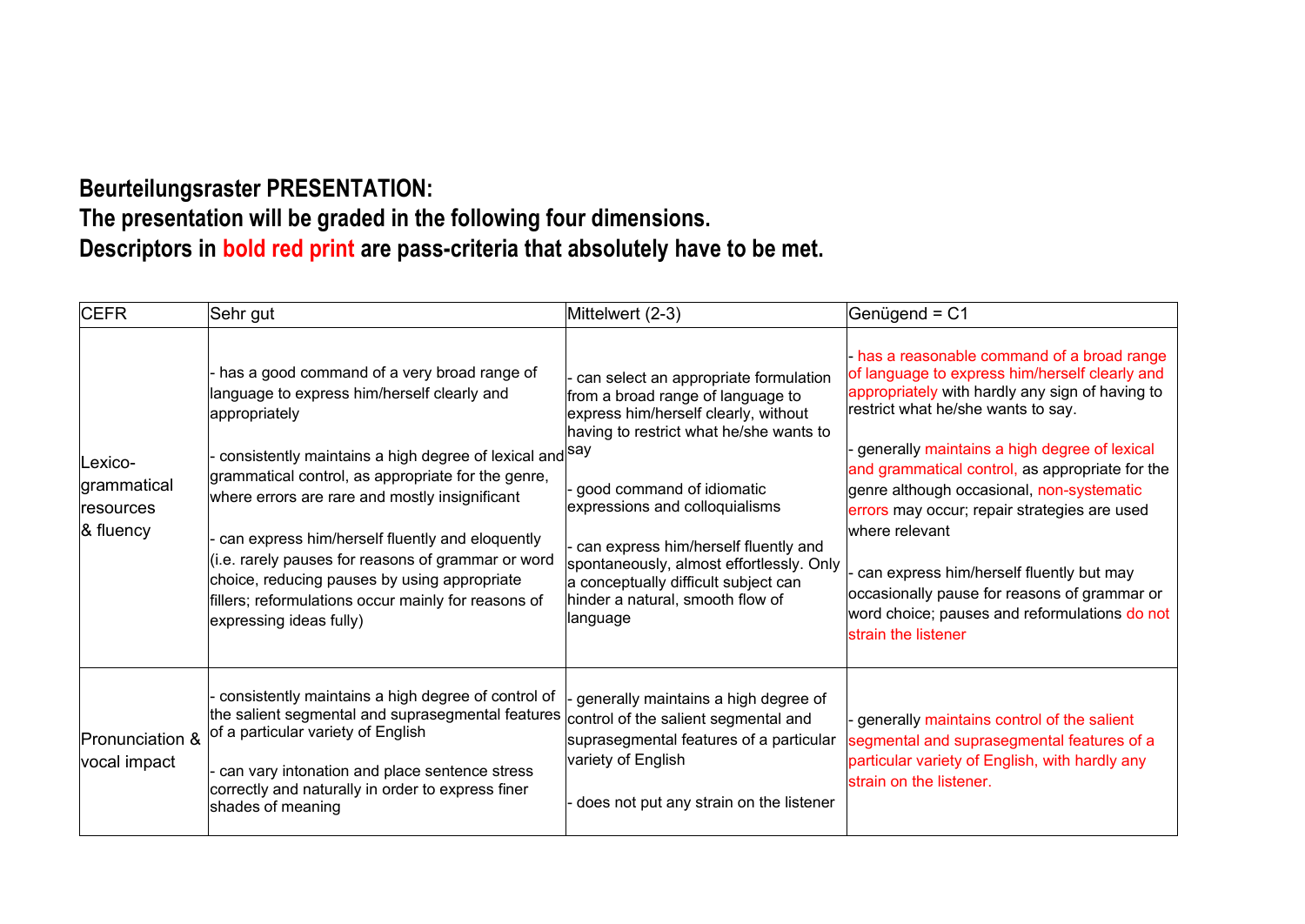| Structure &<br>content (what) | can produce a persuasive, clear, smoothly<br>flowing, well-structured speech showing<br>controlled use of discourse markers and other<br>cohesive devices. This includes a generally<br>coherent and logically developed 3-part<br>structure, and consistently adequate<br>signposting.<br>presents and develops ideas of relevance,<br>displaying awareness of audience and task<br>constraints | can produce a well-structured speech<br>showing controlled use of discourse<br>markers and other cohesive devices. This<br>includes a generally coherent and logically<br>developed 3-part structure, and adequate<br>though not consistent signposting.<br>develops some ideas of relevance,<br>displaying awareness of audience and task<br>constraints | can produce an adequately structured speech<br>showing controlled use of discourse markers<br>and other cohesive devices. This includes a<br>generally coherent and logically developed<br>structure (introduction, body, conclusion),<br>although not made explicit (by signposting).<br>presents ideas of relevance, displaying<br>awareness of audience and task constraints |
|-------------------------------|--------------------------------------------------------------------------------------------------------------------------------------------------------------------------------------------------------------------------------------------------------------------------------------------------------------------------------------------------------------------------------------------------|-----------------------------------------------------------------------------------------------------------------------------------------------------------------------------------------------------------------------------------------------------------------------------------------------------------------------------------------------------------|---------------------------------------------------------------------------------------------------------------------------------------------------------------------------------------------------------------------------------------------------------------------------------------------------------------------------------------------------------------------------------|
| Genre-specific                | shows appropriate use of all of the following:                                                                                                                                                                                                                                                                                                                                                   |                                                                                                                                                                                                                                                                                                                                                           | shows appropriate use of a majority of the                                                                                                                                                                                                                                                                                                                                      |
| presentation skills:          |                                                                                                                                                                                                                                                                                                                                                                                                  | shows appropriate use of most of the                                                                                                                                                                                                                                                                                                                      | following:                                                                                                                                                                                                                                                                                                                                                                      |
| formal                        | audience rapport (inclusive language, i.e.,                                                                                                                                                                                                                                                                                                                                                      | following:                                                                                                                                                                                                                                                                                                                                                |                                                                                                                                                                                                                                                                                                                                                                                 |
| presentation                  | personal pronouns, addressing the audience)                                                                                                                                                                                                                                                                                                                                                      | audience rapport (inclusive language, i.e.,                                                                                                                                                                                                                                                                                                               | audience rapport (inclusive language, i.e.,                                                                                                                                                                                                                                                                                                                                     |
| (how)                         |                                                                                                                                                                                                                                                                                                                                                                                                  | personal pronouns, addressing the                                                                                                                                                                                                                                                                                                                         | personal pronouns, addressing the audience)                                                                                                                                                                                                                                                                                                                                     |
|                               | convincing performance                                                                                                                                                                                                                                                                                                                                                                           | audience)                                                                                                                                                                                                                                                                                                                                                 |                                                                                                                                                                                                                                                                                                                                                                                 |
|                               | time-keeping                                                                                                                                                                                                                                                                                                                                                                                     |                                                                                                                                                                                                                                                                                                                                                           | convincing performance                                                                                                                                                                                                                                                                                                                                                          |
|                               |                                                                                                                                                                                                                                                                                                                                                                                                  | convincing performance                                                                                                                                                                                                                                                                                                                                    | time-keeping                                                                                                                                                                                                                                                                                                                                                                    |
|                               | take-home message                                                                                                                                                                                                                                                                                                                                                                                |                                                                                                                                                                                                                                                                                                                                                           |                                                                                                                                                                                                                                                                                                                                                                                 |
|                               |                                                                                                                                                                                                                                                                                                                                                                                                  | time-keeping                                                                                                                                                                                                                                                                                                                                              | take-home message                                                                                                                                                                                                                                                                                                                                                               |
|                               | rhetorical features (e.g. emphatic structures,                                                                                                                                                                                                                                                                                                                                                   |                                                                                                                                                                                                                                                                                                                                                           |                                                                                                                                                                                                                                                                                                                                                                                 |
|                               | metaphor, tripling, rhetorical questions,                                                                                                                                                                                                                                                                                                                                                        | take-home message                                                                                                                                                                                                                                                                                                                                         | - rhetorical features (e.g. emphatic structures,                                                                                                                                                                                                                                                                                                                                |
|                               | analogy)                                                                                                                                                                                                                                                                                                                                                                                         |                                                                                                                                                                                                                                                                                                                                                           | metaphor, tripling, rhetorical questions,                                                                                                                                                                                                                                                                                                                                       |
|                               |                                                                                                                                                                                                                                                                                                                                                                                                  | rhetorical features (e.g. emphatic                                                                                                                                                                                                                                                                                                                        | analogy)                                                                                                                                                                                                                                                                                                                                                                        |
|                               | - idiomatic language (phrasal verbs, discourse                                                                                                                                                                                                                                                                                                                                                   | structures, metaphor, tripling, rhetorical                                                                                                                                                                                                                                                                                                                |                                                                                                                                                                                                                                                                                                                                                                                 |
|                               | markers and fillers)                                                                                                                                                                                                                                                                                                                                                                             | questions, analogy)                                                                                                                                                                                                                                                                                                                                       | idiomatic language (phrasal verbs, discourse                                                                                                                                                                                                                                                                                                                                    |
|                               |                                                                                                                                                                                                                                                                                                                                                                                                  |                                                                                                                                                                                                                                                                                                                                                           | markers and fillers)                                                                                                                                                                                                                                                                                                                                                            |
|                               | paralinguistic features (e.g. gesture,                                                                                                                                                                                                                                                                                                                                                           | - idiomatic language (phrasal verbs,<br>discourse markers and fillers)                                                                                                                                                                                                                                                                                    |                                                                                                                                                                                                                                                                                                                                                                                 |
|                               | posture/poise, facial expression, eye contact,                                                                                                                                                                                                                                                                                                                                                   |                                                                                                                                                                                                                                                                                                                                                           | paralinguistic features (e.g. gesture,                                                                                                                                                                                                                                                                                                                                          |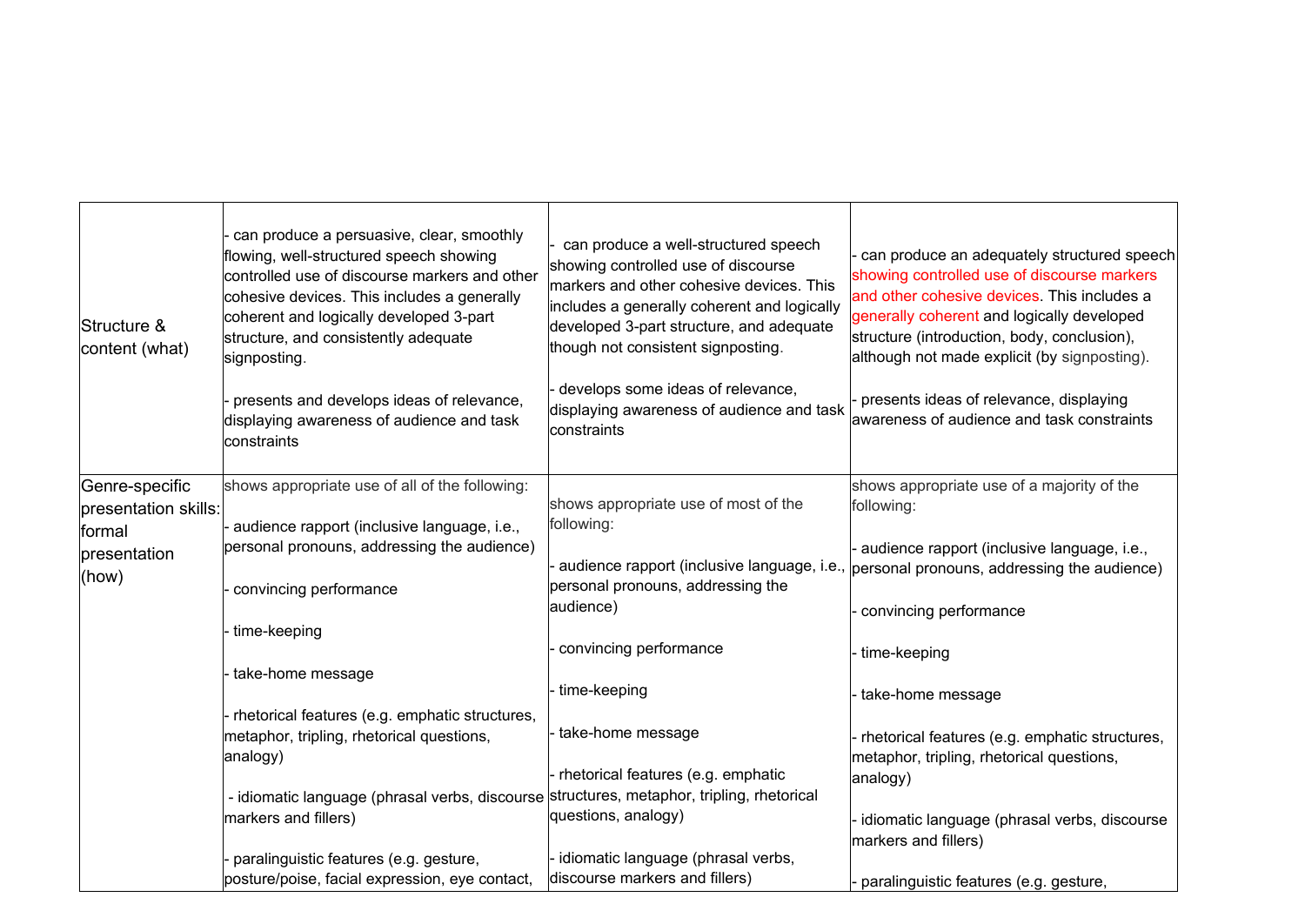| use of space) | - paralinguistic features (e.g. gesture,<br>posture/poise, facial expression, eye<br>contact, use of space) | posture/poise, facial expression, eye contact,<br>$ use of space\rangle$ |
|---------------|-------------------------------------------------------------------------------------------------------------|--------------------------------------------------------------------------|
|---------------|-------------------------------------------------------------------------------------------------------------|--------------------------------------------------------------------------|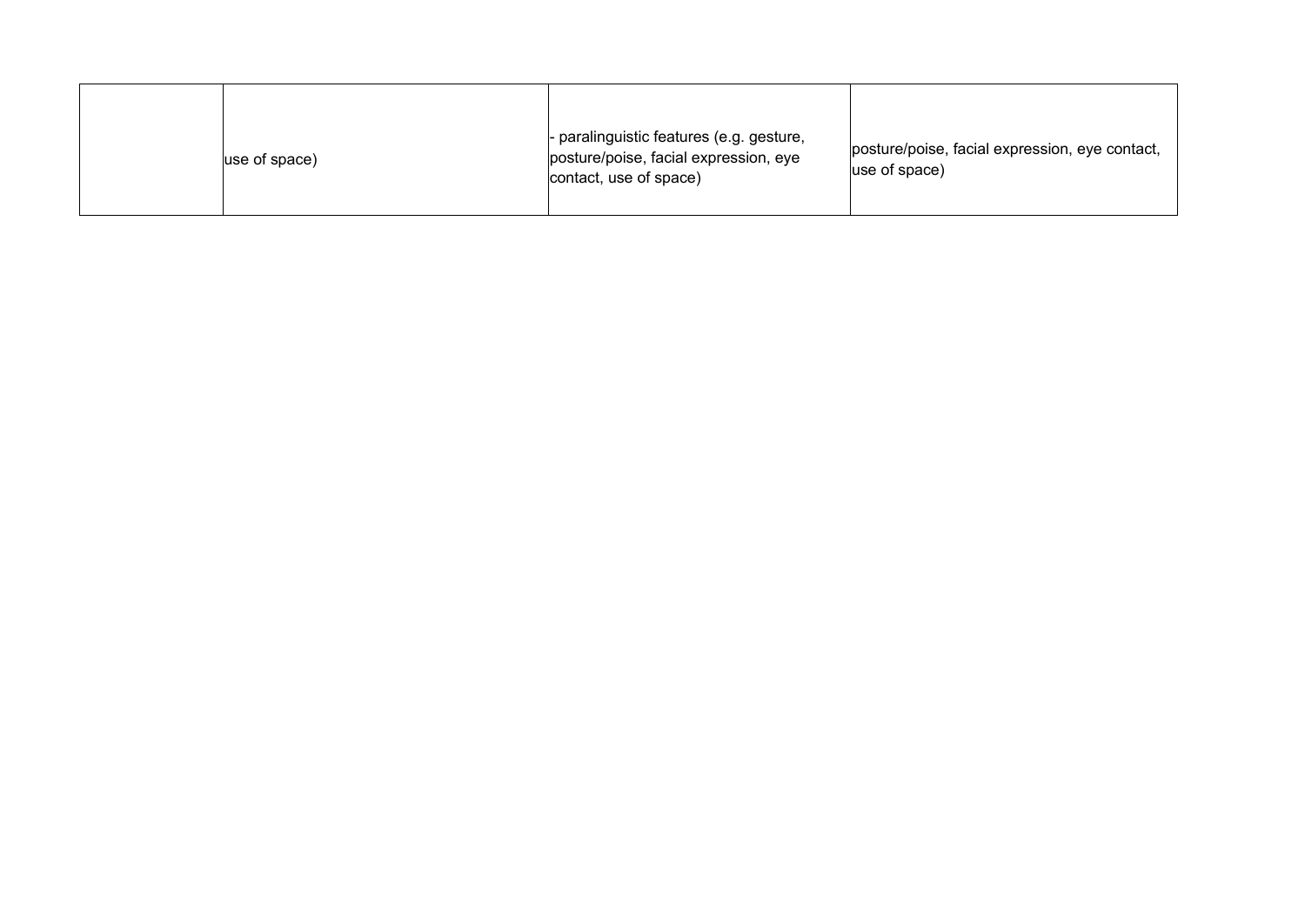# **Probeprüfung und zusätzliche Übungsmaterialien:**

Auf den folgenden Seiten finden Sie eine Probeprüfung mit Lösungsteil. Im Anschluss daran finden Sie Links zu weiteren Übungsmaterialien zum Grammatikteil der schriftlichen Prüfung.

# FACHPRÜFUNG aus dem Prüfungsfach Sprachbeherrschung der Studienrichtungen BA Anglistik und Amerikanistik LA UF-Englisch

Salzburg, x.x.201x

NAME: ……Sherlock Witty…….

Matrikelnummer: ………0123456………..

## **Prüfungsbeispiel**

Prüfer:

Geoffrey Leech Michael Vince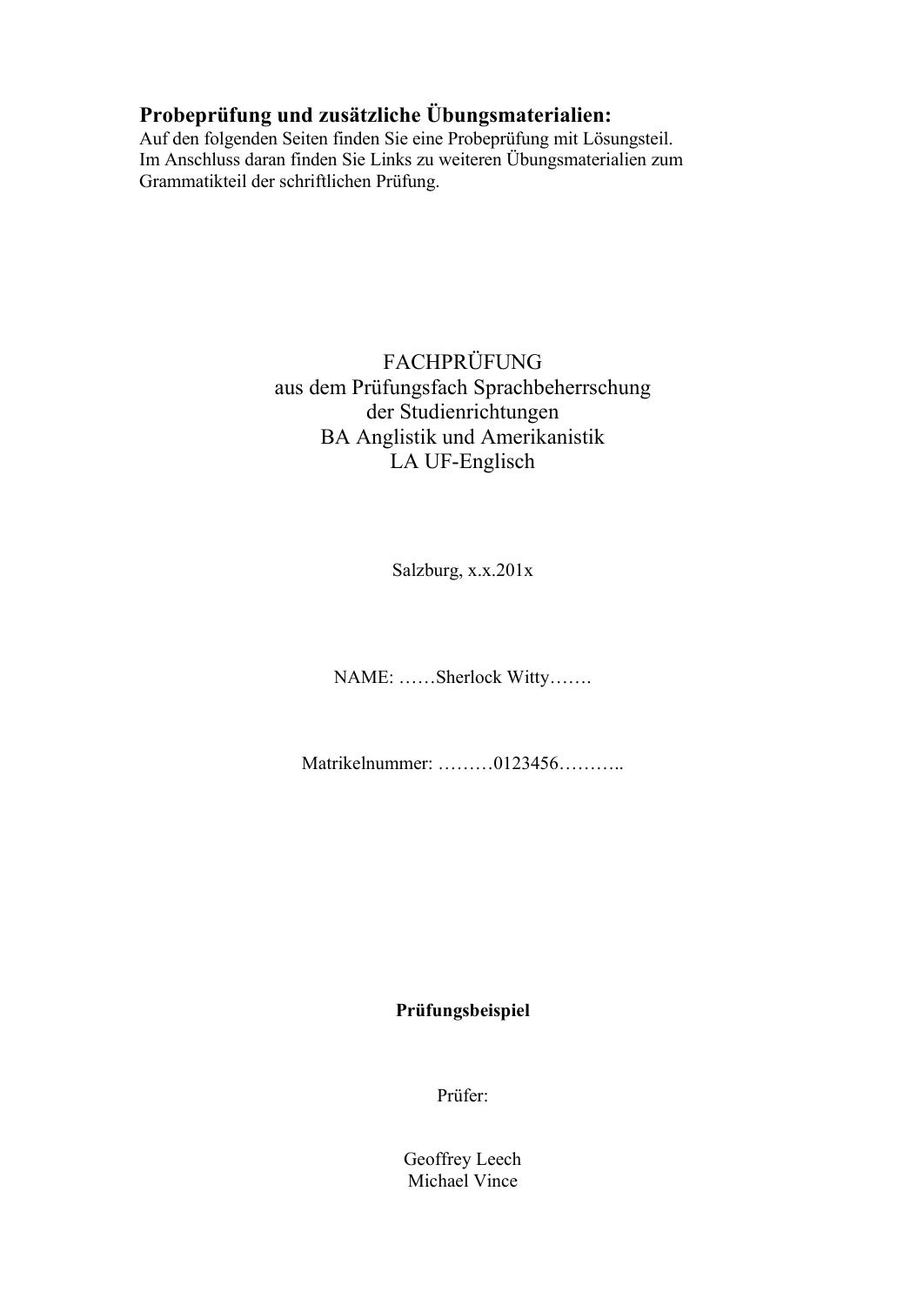### PART I – GRAMMAR

## 1. Put each verb in brackets into an appropriate verb form. This may include **simple form,** *ing***-form, infinitives, participles, passive voice, gerund, modal verbs, perfect aspect.**

Reporter Philip Taggart visits a farm where the sheep are super fit! Farmers, as you (1) …………………………. (know), (2)........................................... (have) a hard time of it in Britain lately, and (3)…………………………………….. (turn) to new ways of (4) ……………………. (earn) income from their land. This (5)............................................. (involve) not only planting new kinds of crops, but also some strange ways of making money, the most unusual of which has got to be sheep racing. Yes, you (6).............................................. (hear) me correctly! A farmer in the west of England now (7).............................................. (hold) sheep races on a regular basis, and during the past year over 100,000 people (8)……………………………………. (turn up) to watch the proceedings. 'I (9)................................................. (pass) the farm on my way to the sea for a holiday,' one punter told me, 'and I (10).................................................. (think) I'd have a look. I (11).................................................... (not/believe) it was serious, to tell you the truth.' According to a regular visitor, betting on sheep is more interesting than betting on horses. 'At proper horse races everyone (12).................................................. (already/study) the form of the horses in advance, and there are clear favorites. But nobody (13).................................................... (hear) anything about these sheep! Most people (14)....................................................... (find) it difficult to tell one from another in any case.' I (15)................................................. (stay) to watch the races, and I (16)……………. …………………(admit) that I (17)................................................... (find) it quite exciting. In a typical race, half a dozen sheep (18)................................................. (race) downhill over a course of about half a mile. Food (19).................................................. (wait) for them at the other end of the track, I (20)……………………… (add)! The sheep (21).................................................. (run) surprisingly fast, although presumably they (22)................................................. (not/eat) for a while just to give them some motivation. At any rate, the crowd around me (23)...……................................................. (obviously/enjoy) their day out at the races, (24)………….………………. (judge) by their happy faces and the sense of excitement.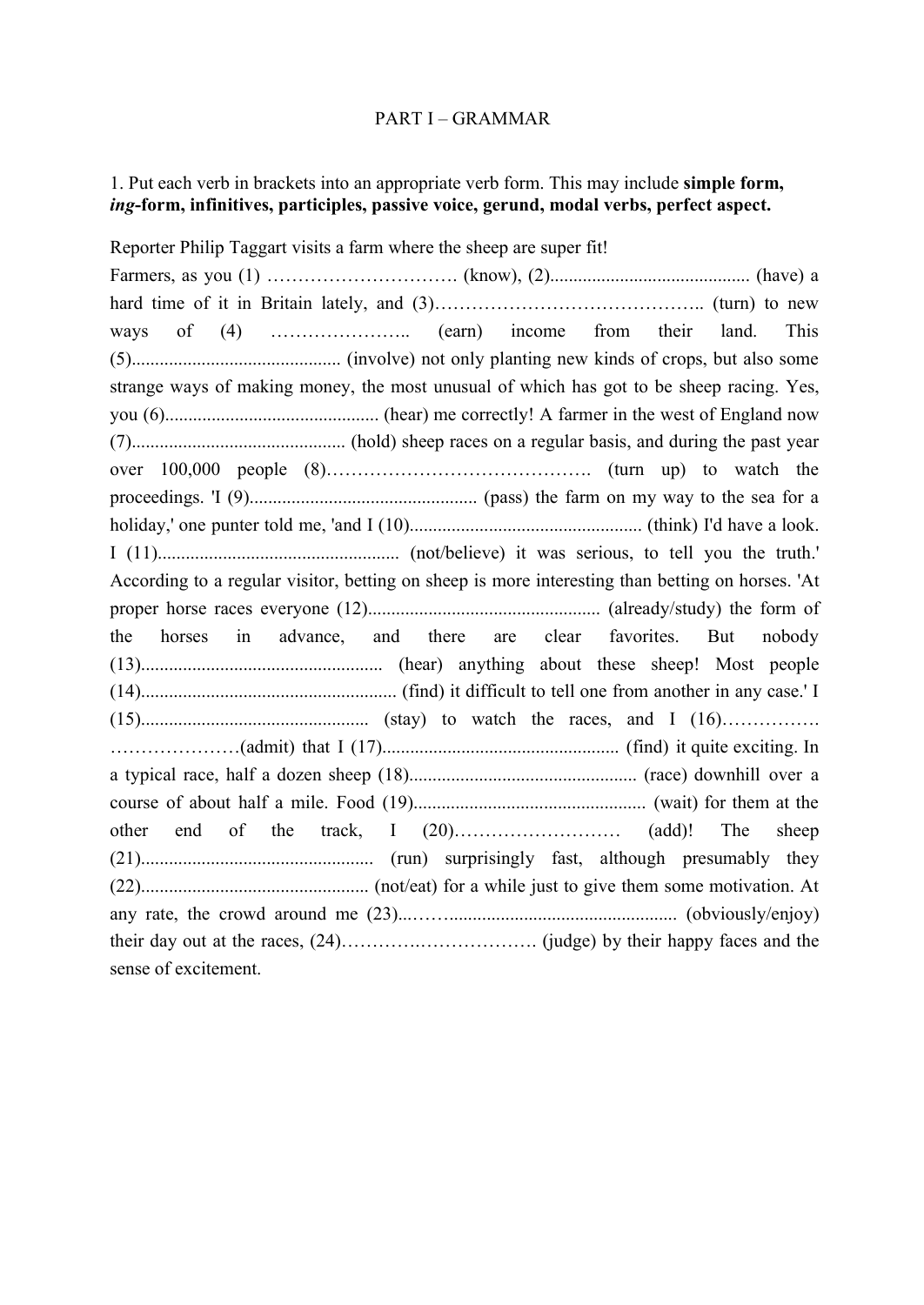2. Explain the **grammatical difference** in the use of the verbs printed in italics and explain **the difference in meaning** in the following pairs of sentences.

- 1. She *may* be hungry
- 2. The baby *must* be hungry

- 3. He *will* insist on asking me to go on a date with him every time I see him!
- 4. The Blenkinsops *will* never ask Tony to dinner again after the way he behaved.

- 5. You *might* have warned me your parents were coming to stay for the week!
- 6. He *may* have told me that his parents were coming to stay.

- 7. When we returned, the babysitter *went* home.
- 8. The babysitter *had gone* when we arrived home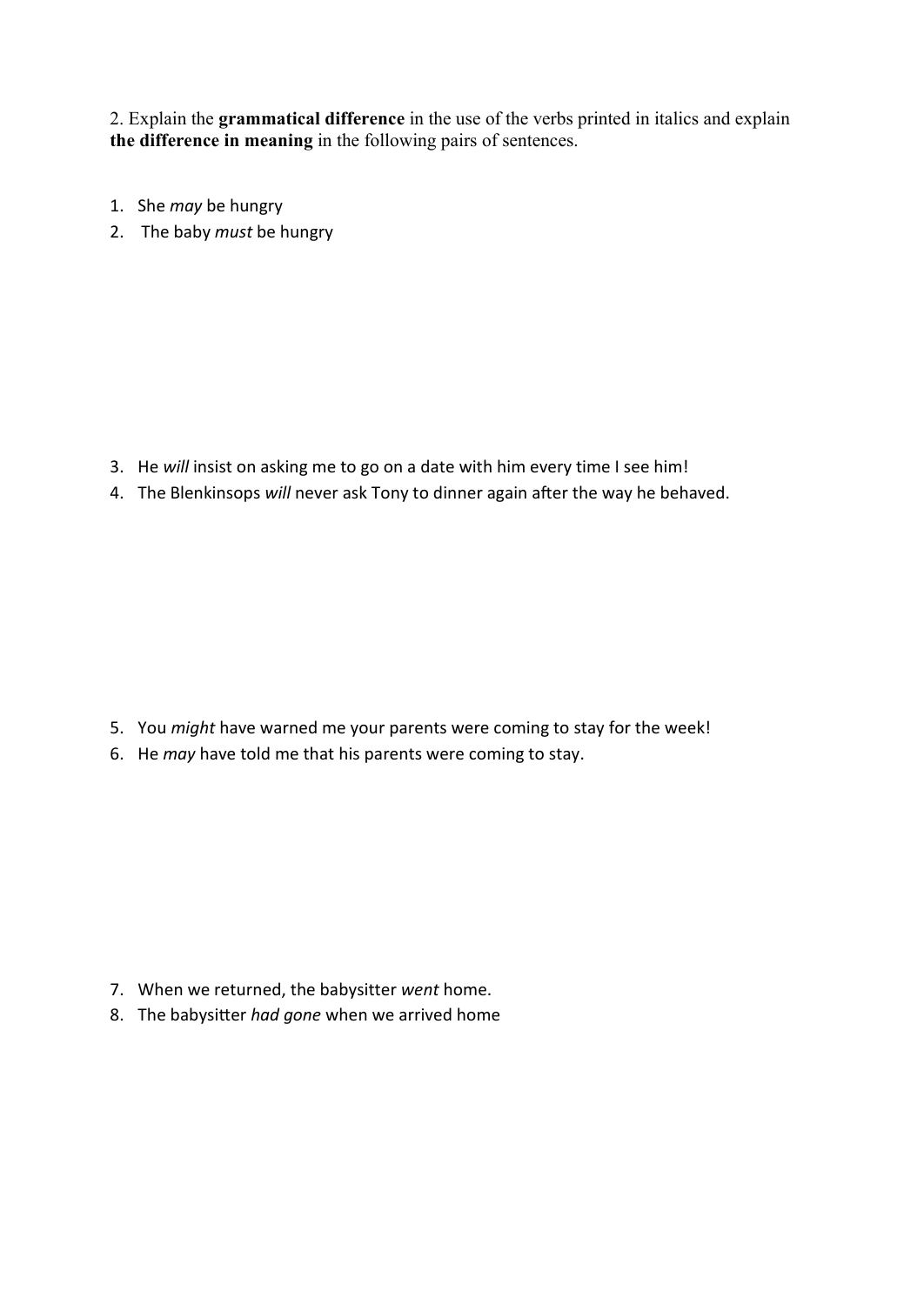- 9. *I´ve been waiting* here for you all afternoon.
- 10. *I was waiting* there for you all afternoon.

11. *I've bathed* the baby.

12. *I've been bathing* the baby.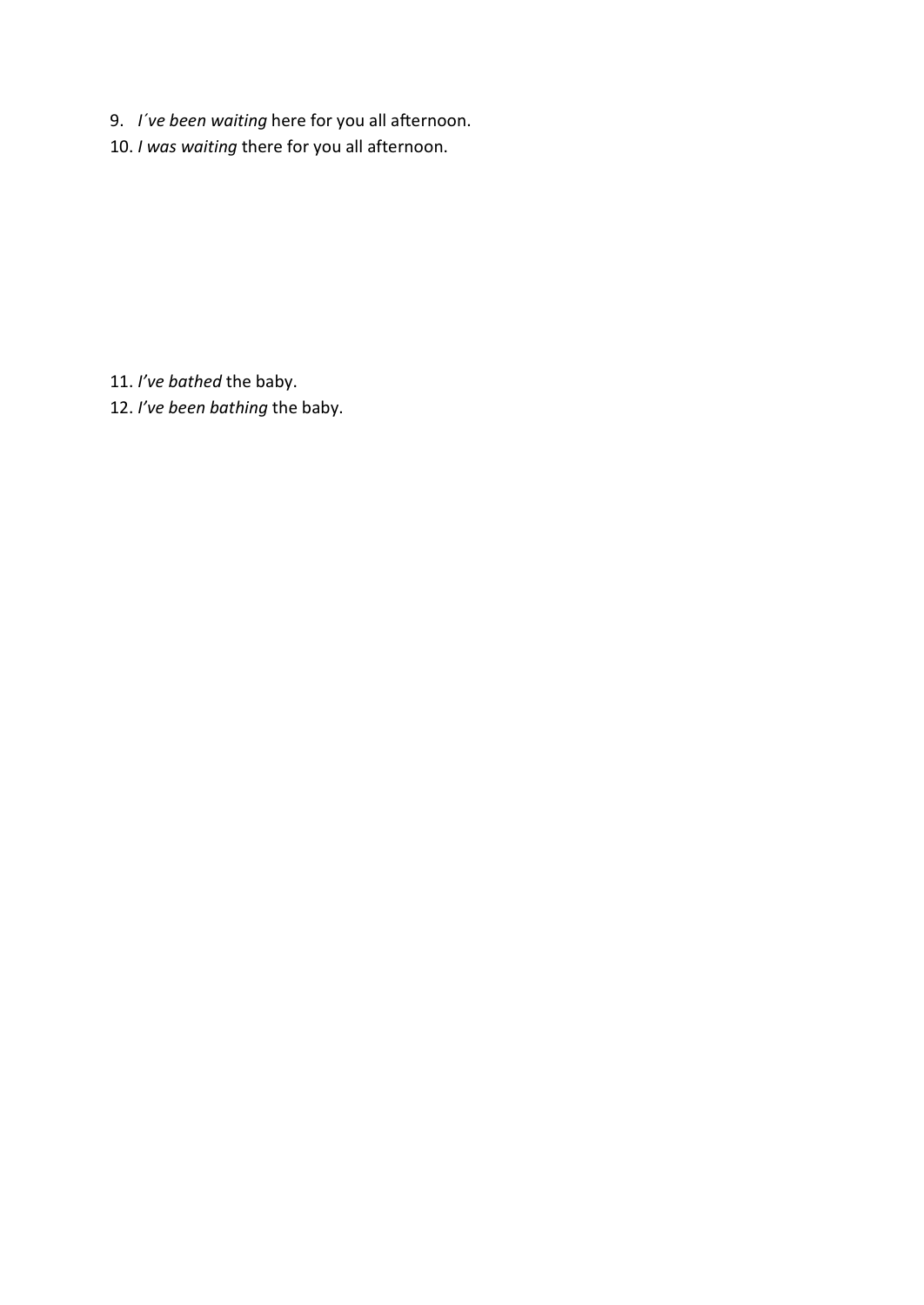3. Spot the error. Some of the following sentences are ungrammatical. **Underline the error** and **write the correct version** underneath. **Tick off** all correct sentences.

- 1. For some people the country is signifying peace.
- 2. The car skidded round the corner and just avoided to hit an oncoming bus.
- 3. He is working very hard and publishing a book every year.
- 4. You're sacked, he said, you leave at the end of the week.
- 5. He is continually contradicting me.
- 6. I wish he didn't make such noise.
- 7. Your subscription is expiring on the 16th October.
- 8. Up goes the flag.
- 9. If the weather will be fine tomorrow, we shall have a picnic.
- 10. If I will catch you at it again, you get a sound beating.
- 11. (Of past events:) She turns on the light, the murderers seize her, she struggles and yells for help.
- 12. I wish I was home.
- 13. He has been smoking ten cigarettes since the past half hour.
- 14. The girl is smelling the flowers.
- 15. Here the bride comes.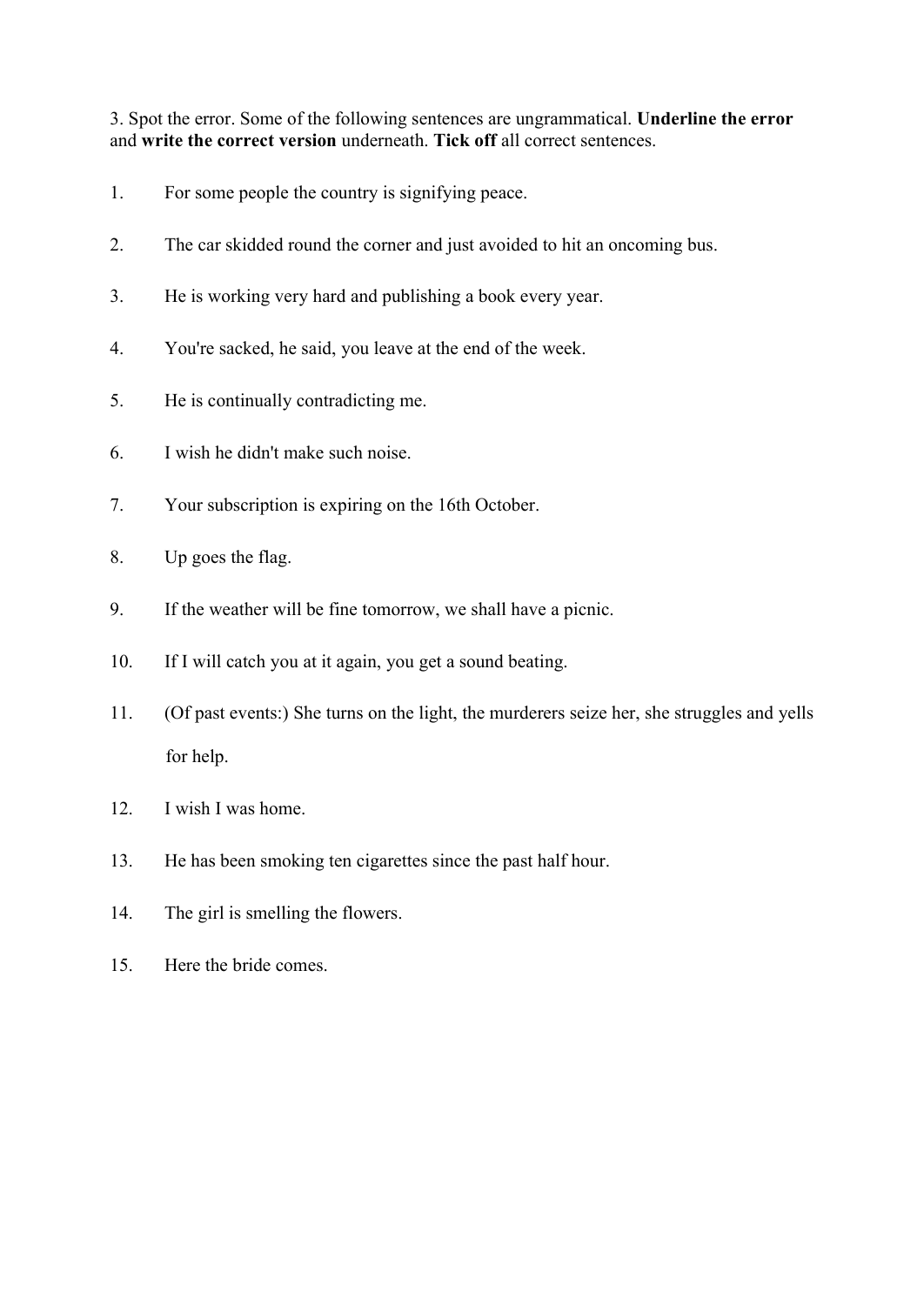# 4. Use of English

Finish each of the following sentences in such a way that it is **as similar as possible in meaning** to the sentence printed before it. Use the given word. **Do not change the given word**.

|                | EXAMPLE: Immediately after his arrival things went wrong.<br>sooner              |
|----------------|----------------------------------------------------------------------------------|
| <b>ANSWER:</b> |                                                                                  |
| purpose        | 1. I have called this meeting in order to present the latest sales figures.      |
| average        | 2. Skyscrapers in the USA are on average taller than anywhere else in the world. |
| expected       | 3. I was surprised at how easy he was to talk to.                                |
| have           | 4. Experts think that all dogs evolved from wolves.                              |
| time           | 5. The two sides never looked likely to reach an agreement.                      |
| not            | 6. The permit expires at the end of this month.                                  |
| every          | 7. I fully intend to find out who is responsible for the graffiti.               |
| would          | 8. Absolute secrecy was crucial to the success of the mission.                   |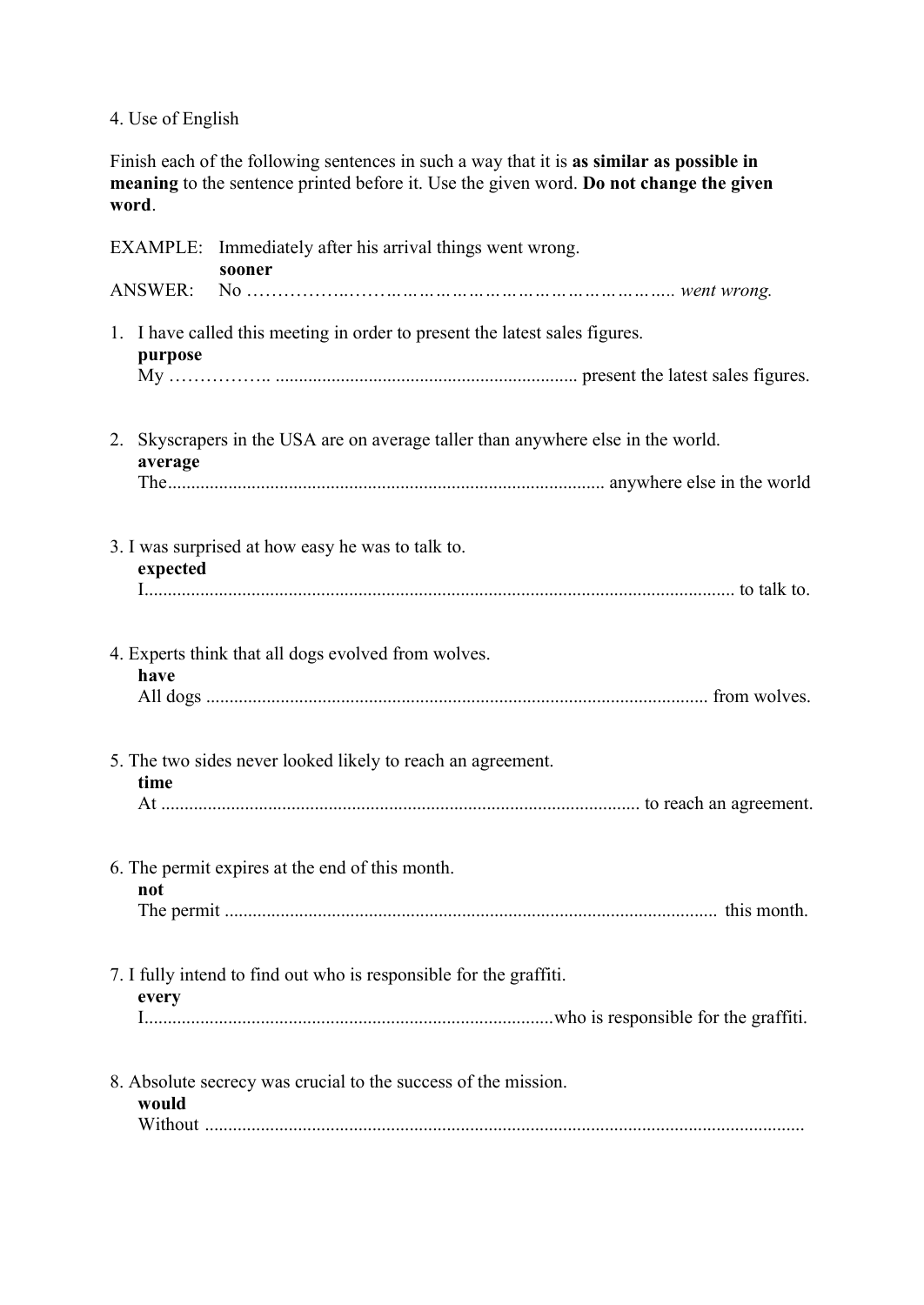### PART II – WRITING

### **Choose ONE of the following four prompts to respond to. You may use a monolingual dictionary and thesaurus. Write around 400 words.**

#### **1. Email of Complaint**

*Write an email of complaint, using C1-level vocabulary range (including idiomatic language) and a register appropriate to the situation as well as a variety of syntactical structures and grammars of politeness.*

You have just failed a course for the third time, but this time you felt you'd done better than before but your grade was still the same. Having looked over your exam paper, you saw that your teacher, a gentleman nearing retirement, had marked wrong, phrases and expressions you've checked and found to be correct. **Write an email** to the teacher in which you complain about your result, and, as politely as possible, make some suggestions for improvement. Remember to stay as positive as possible in your complaint.

### **2. Essay**

*Write an essay making sure your text covers all points required by the prompt and exhibits C1-level grammatical range and control and appropriate style and register.*

As an increasing number of both men and women are standing against the unrealistic portrayal of women in advertising because of the effect it has on both young girls and boys. Do you think it is right or wrong for advertisers to use size-zero models to sell products?

### **3. Description**

*Write a C1-level descriptive piece that draws on idiomatic, figurative language and uses a good range of emphatic and stylistic devices.*

Describe a walk in the country **OR** sitting in a cafe and watching the world go by. Remember to incorporate smell, touch, sound, memories (and taste if you can!) and do not just write a visual description. (The answer to all your questions is YES!)

#### **4. Blog response**

*Write a C1-level blog response that uses phrasal verbs, colloquial expressions and a good range of emphatic and stylistic devices.*

### *Wednesday, June 3, 2015*

### **[How do you keep track of new vocabulary ?](http://blog.nathanbransford.com/2015/06/how-do-you-keep-track-of-your-ideas.html)**

The first rule of widening your word-stock or vocabulary is to remember how a word is used in context or remember the very situation you first heard it.

My method is pretty simple: I email the word and phrase to myself as soon as I hear it, because, chances are, my phone is nearby.

What about you? How do you make sure you keep track of new words, phrases, idioms or expressions?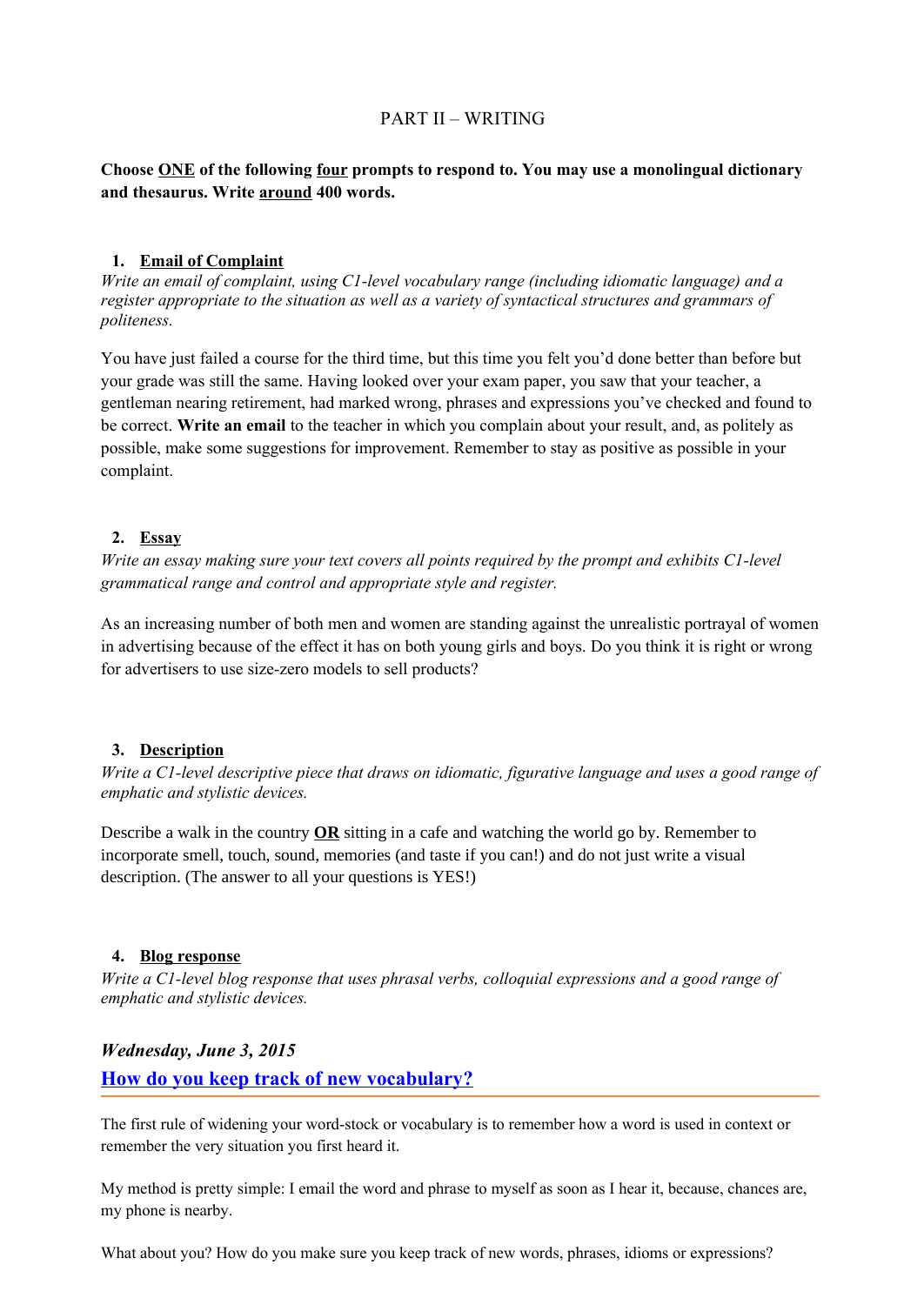## KEY PART I – GRAMMAR

### 1. Put each verb in brackets into an appropriate verb form. This may include **simple form,** *ing***-form, infinitives, participles, passive voice, gerund, modal verbs, perfect aspect.**

#### Reporter Philip Taggart visits a farm where the sheep are super fit!

Farmers, as you (1) …*may know*…. (know), (2)... *have had* ....(have) a hard time of it in Britain lately, and (3) …*have turned*... (turn) to new ways of (4) ……*earning*…………….. (earn) income from their land. This (5)....*involves*... (involve) not only planting new kinds of crops, but also some strange ways of making money, the most unusual of which has got to be sheep racing. Yes, you (6) ...*heard*..... (hear) me correctly! A farmer in the west of England now (7).... *holds* ....... (hold) sheep races on a regular basis, and during the past year over 100,000 people (8)…*have turned up*…. (turn up) to watch the proceedings. 'I (9) ... *was passing*... (pass) the farm on my way to the sea for a holiday,' one punter told me, 'and I (10) ...*thought* ..... (think) I'd have a look. I (11) ....*did not believe* .... (not/believe) it was serious, to tell you the truth.' According to a regular visitor, betting on sheep is more interesting than betting on horses. 'At proper horse races everyone (12) ...*has already studied* ..... (already/study) the form of the horses in advance, and there are clear favorites. But nobody (13) ...*has heard.*... (hear) anything about these sheep! Most people (14) ....*find*... (find) it difficult to tell one from another in any case.' I (15) ....*stayed*.... (stay) to watch the races, and I (16)…*must admit*…(admit) that I (17) ....*found*.... (find) it quite exciting. In a typical race, half a dozen sheep (18) ....*race*.... (race) downhill over a course of about half a mile. Food (19).....*is waiting*.... (wait) for them at the other end of the track, I (20) …*should/ought to add*… (add)! The sheep (21) .....*run*... (run) surprisingly fast, although presumably they (22) ...*have not eaten*.... (not/eat) for a while just to give them some motivation. At any rate, the crowd around me (23) .…*were obviously enjoying*... (obviously/enjoy) their day out at the races, (24) …*judging*…. (judge) by their happy faces and the sense of excitement.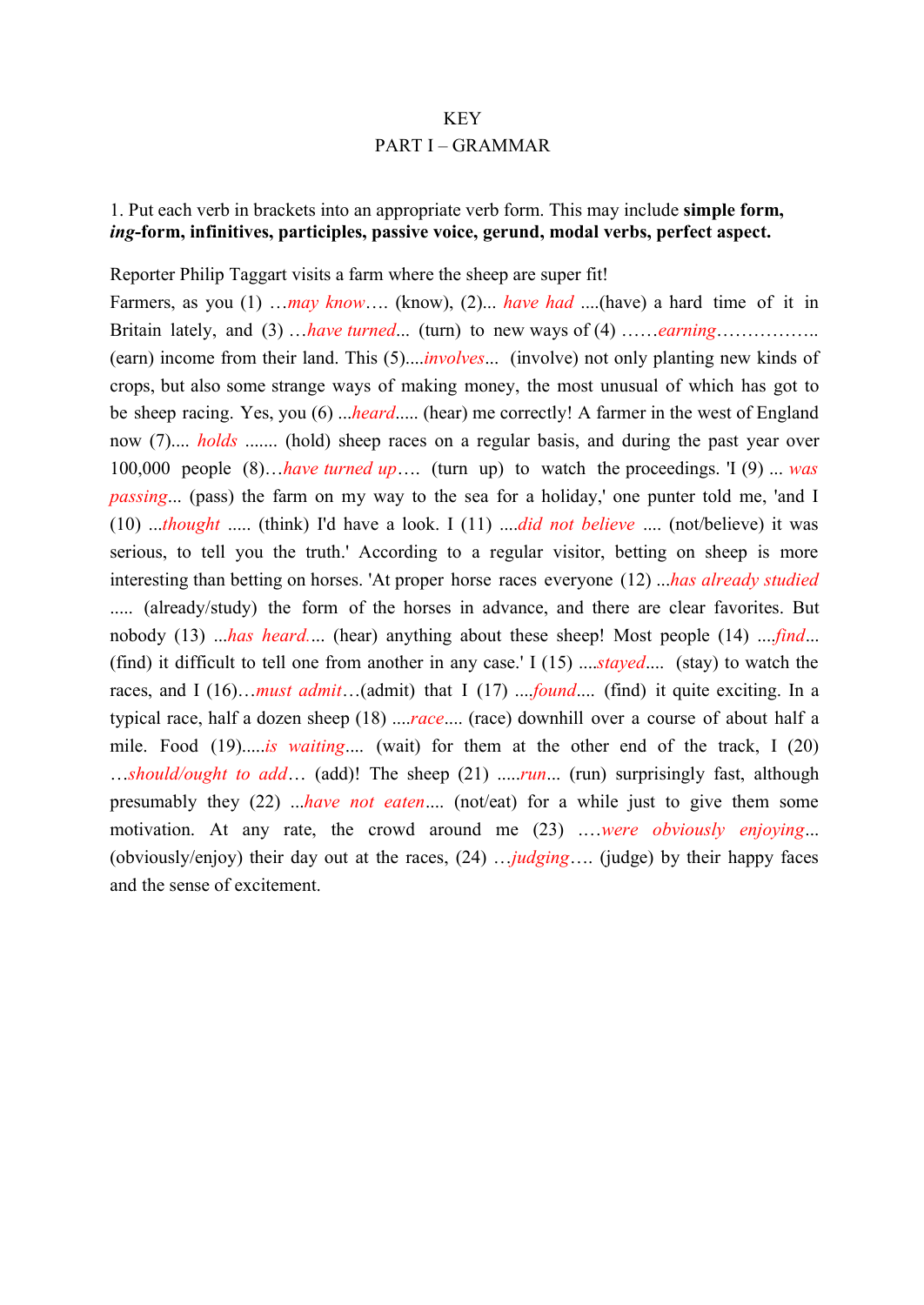2. Explain the **grammatical difference** in the use of the verbs printed in italics and explain **the difference in meaning** in the following pairs of sentences.

- 1. She *may* be hungry.
- 2. The baby *must* be hungry.
	- 1. Modal verb expressing possibility
	- 2. Modal verb expressing logical necessity
- 3. He *will* insist on asking me to go on a date with him every time I see him!
- 4. The Blenkinsops *will* never ask Tony to dinner again after the way he behaved.
	- 3. Modal verb expressing strong volition / insistence + criticism
	- 4. Modal verb expressing neutral prediction (will future)
- 5. You *might* have warned me your parents were coming to stay for the week!
- 6. He *may* have told me that his parents were coming to stay.
	- 5. Modal verb expressing possibility + subtle criticism: you had the possibility of warning me but did not do so
	- 6. Modal verb expressing possibility and lack of knowledge: speaker does not remember whether or not he has been told; it's possible he told me
- 7. When we returned, the babysitter *went* home.
- 8. The babysitter *had gone* when we arrived home
	- 7. Past tense: normal use of reference to the past; series of events, one leading to the other
	- 8. Past perfect tense, indefinite past in the past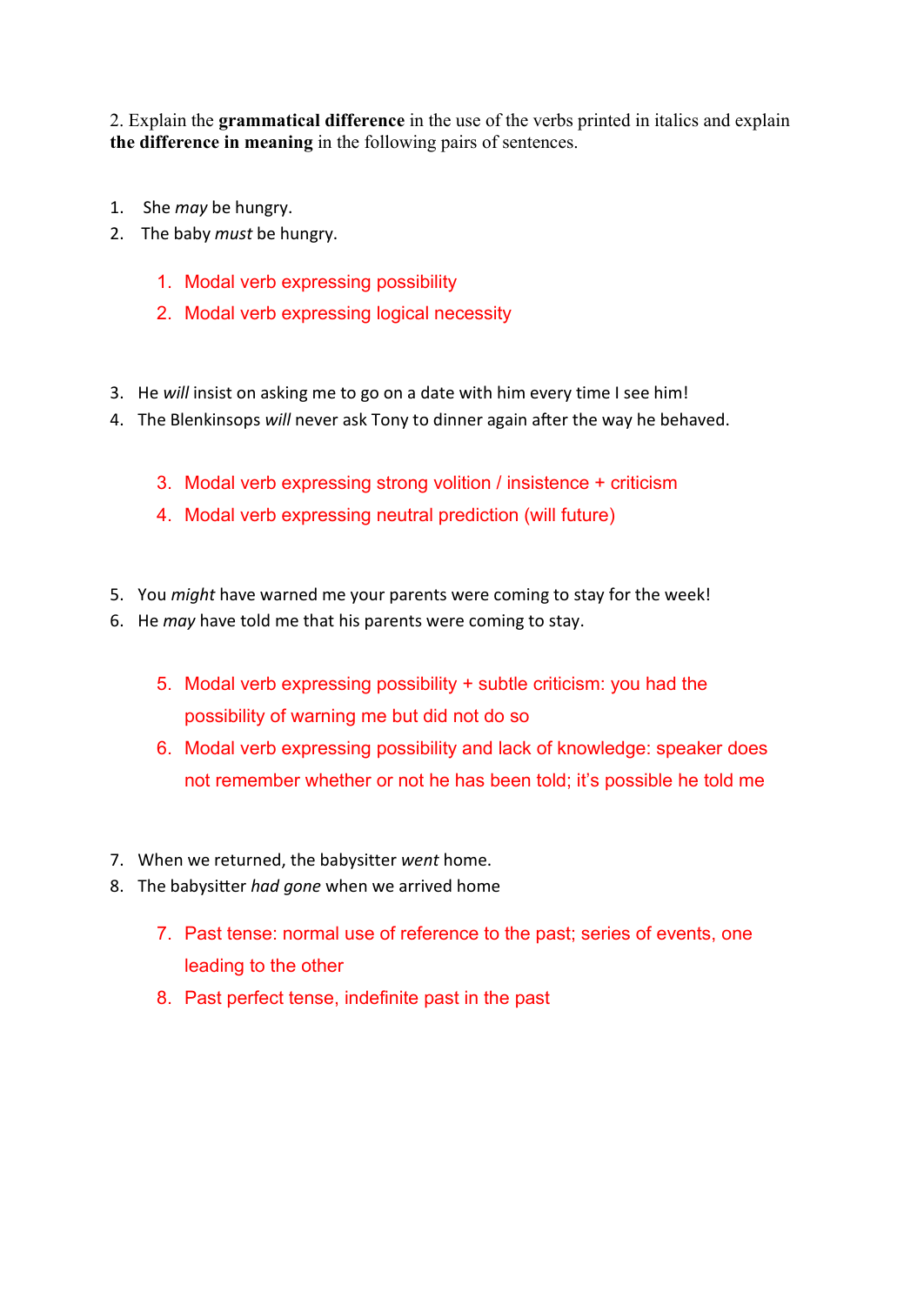- 9. *I´ve been waiting* here for you all afternoon.
- 10. *I was waiting* there for you all afternoon.
	- 9. Present perfect tense continuous: started in the past and is incomplete and still in progress at the moment of speaking
	- 10.Past tense continuous: longer (temporary) action in progress at a particular point of time in the past
- 11. *I've bathed* the baby.
- 12. *I've been bathing* the baby.
	- 11.Present perfect tense simple, indefinite and resultative past: action is complete, result (clean baby) visible
	- 12.Present perfect tense continuous: action incomplete and still in progress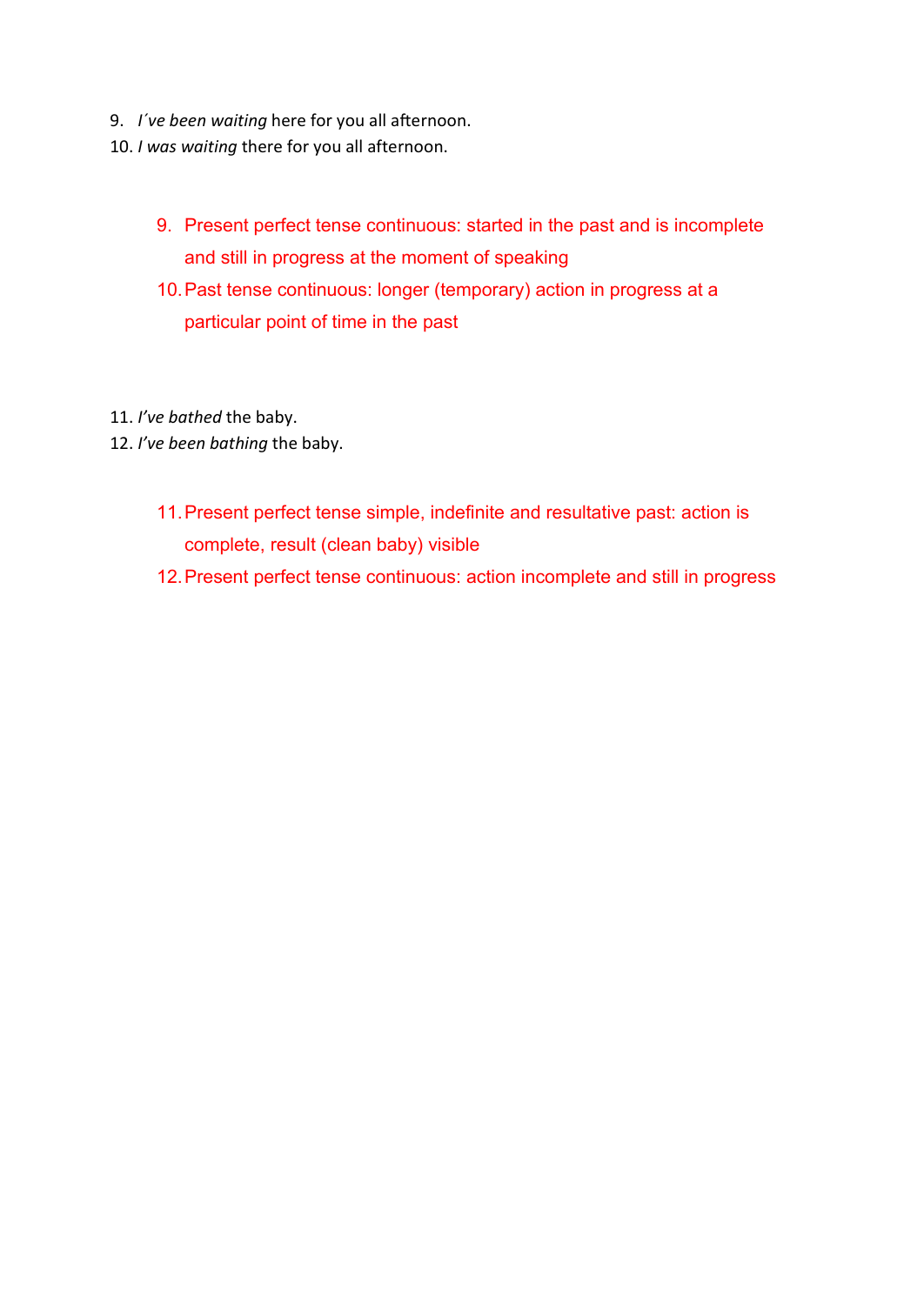3. Spot the error. Some of the following sentences are ungrammatical. **Underline the error** and **write the correct version** underneath. **Tick off** all correct sentences.

- 1. For some people the country is signifying peace. signifies
- 2. The car skidded round the corner and just avoided to hit an oncoming bus. hitting
- 3. He is working very hard and publishing a book every year. works publishes
- 4. You're sacked, he said, you leave at the end of the week. correct
- 5. He is continually contradicting me. correct
- 6. I wish he didn't make such noise. was not making / would stop making
- 7. Your subscription is expiring on the 16th inst. expires
- 8. Up goes the flag. correct
- 9. If the weather will be fine tomorrow, we shall have a picnic. is
- 10. If I will catch you at it again, you get a sound beating. If I catch you at it again, you will get a sound beating.
- 11. (Of past events:) She turns on the light, the murderers seize her, she struggles and yells for help. correct
- 12. I wish I was home. correct
- 13. He has been smoking ten cigarettes since the past half hour. has smoked / in the last half hour
- 14. The girl is smelling the flowers. correct
- 15. Here the bride comes. comes the bride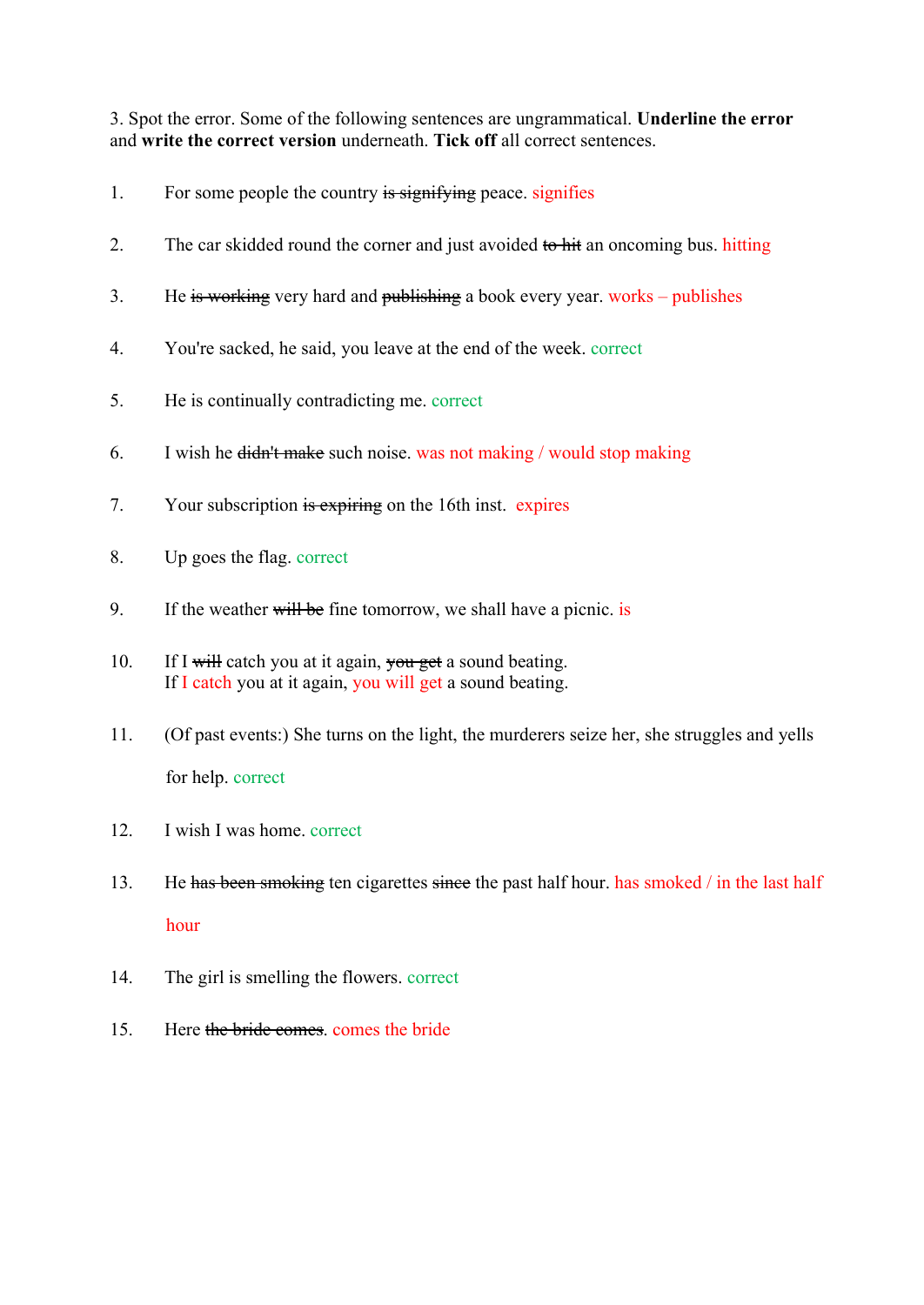#### 4. Use of English

Finish each of the following sentences in such a way that it is **as similar as possible in meaning** to the sentence printed before it. Use the given word. **Do not change the given word**.

EXAMPLE: Immediately after his arrival things went wrong. **sooner** ANSWER: No …*sooner had he arrived than things….. went wrong.*

- 1. I have called this meeting in order to present the latest sales figures. **purpose** My *…purpose in calling this meeting is to*.... present the latest sales figures.
- 2. Skyscrapers in the USA are on average taller than anywhere else in the world. **average**

The....*average skyscraper in the USA is taller than*...... anywhere else in the world

- 3. I was surprised at how easy he was to talk to. **expected** I.......*had not expected him to be so easy*..... to talk to.
- 4. Experts think that all dogs evolved from wolves. **have** All dogs .....*are thought to have evolved*... from wolves.
- 5. The two sides never looked likely to reach an agreement. **time**

At ....*no time did the two sides look likely*..... to reach an agreement.

6. The permit expires at the end of this month. **not** The permit ....*will not be valid after this*...... this month.

7. I fully intend to find out who is responsible for the graffiti. **every** I.....*have every intention of finding out*....who is responsible for the graffiti.

8. Absolute secrecy was crucial to the success of the mission. **would**

Without .....*absolute secrecy the mission would not have been successful.*